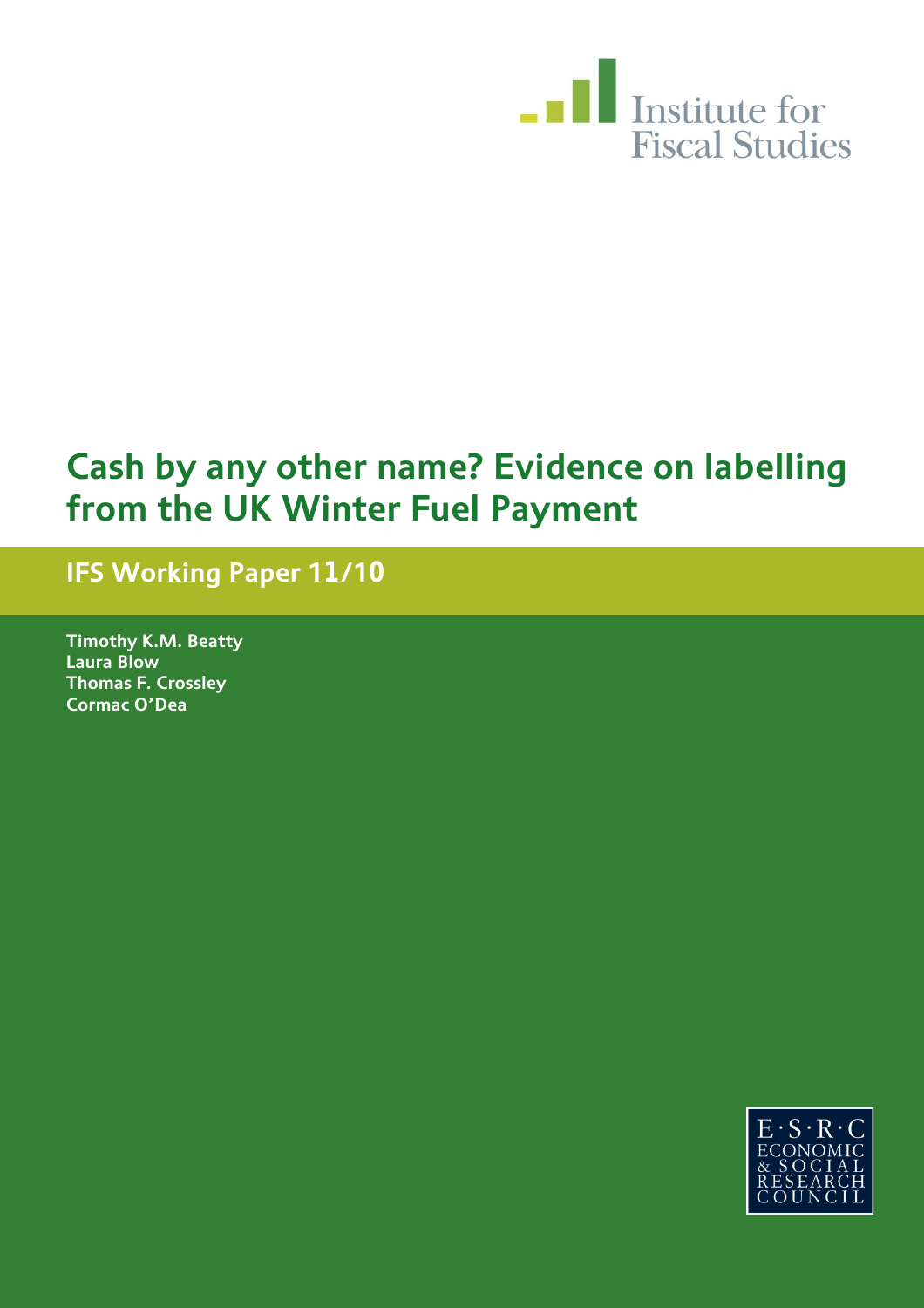# **Cash by Any Other Name?**

# **Evidence on Labelling from the UK Winter Fuel Payment**

| Timothy K.M. Beatty <sup>1</sup> | University of Minnesota <sup>a</sup><br>and<br>Institute for Fiscal Studies <sup>b</sup>                                |
|----------------------------------|-------------------------------------------------------------------------------------------------------------------------|
| Laura Blow                       | Institute for Fiscal Studies <sup>b</sup>                                                                               |
| Thomas F. Crossley               | Institute for Fiscal Studies <sup>b</sup><br>University of Cambridge <sup>c</sup><br>and<br>Koc University <sup>d</sup> |
| ormac O'Dea                      | Institute for Fiscal Studies <sup>b</sup>                                                                               |

May 2011

#### **Abstract:**

Standard economic theory implies that the labelling of cash transfers or cash-equivalents (e.g. child benefits, food stamps) should have no effect on spending patterns. The empirical literature to date does not contradict this proposition. We study the UK Winter Fuel Payment (WFP), a cash transfer to older households. Exploiting sharp eligibility criteria in a regression discontinuity design, we find robust evidence of a behavioural effect of the labelling. On average households spend 41% of the WFP on fuel. If the payment was treated as cash, we would expect households to spend approximately 3% of the payment on fuel.

**Keywords:** labelling, benefits, expenditure **JEL codes:** D12, H24

| <sup>a</sup> Department of Applied Economics | <sup>b</sup> Institute for Fiscal Studies |
|----------------------------------------------|-------------------------------------------|
| University of Minnesota                      | 7 Ridgmount Street                        |
| 1994 Buford Ave                              | London                                    |
| St Paul, MN USA                              | WC1E 7AE, UK                              |
| 55108                                        |                                           |
| <sup>c</sup> Faculty of Economics            | <sup>d</sup> Department of Economics      |
| University of Cambridge                      | Koç University                            |
| Sidgwick Avenue                              | Rumelifeneri Yolu                         |
| Cambridge                                    | Sariyer 34450 Istanbul                    |
| CB3 9DD, UK                                  | Turkey                                    |
|                                              |                                           |

<sup>&</sup>lt;sup>1</sup> This research was made possible by a grant from the Nuffield Foundation. Thanks to Sule Alan, Mike Brewer, Andrew Chesher, Dominic Curran and Valérie Lechene for helpful comments. All errors are our own.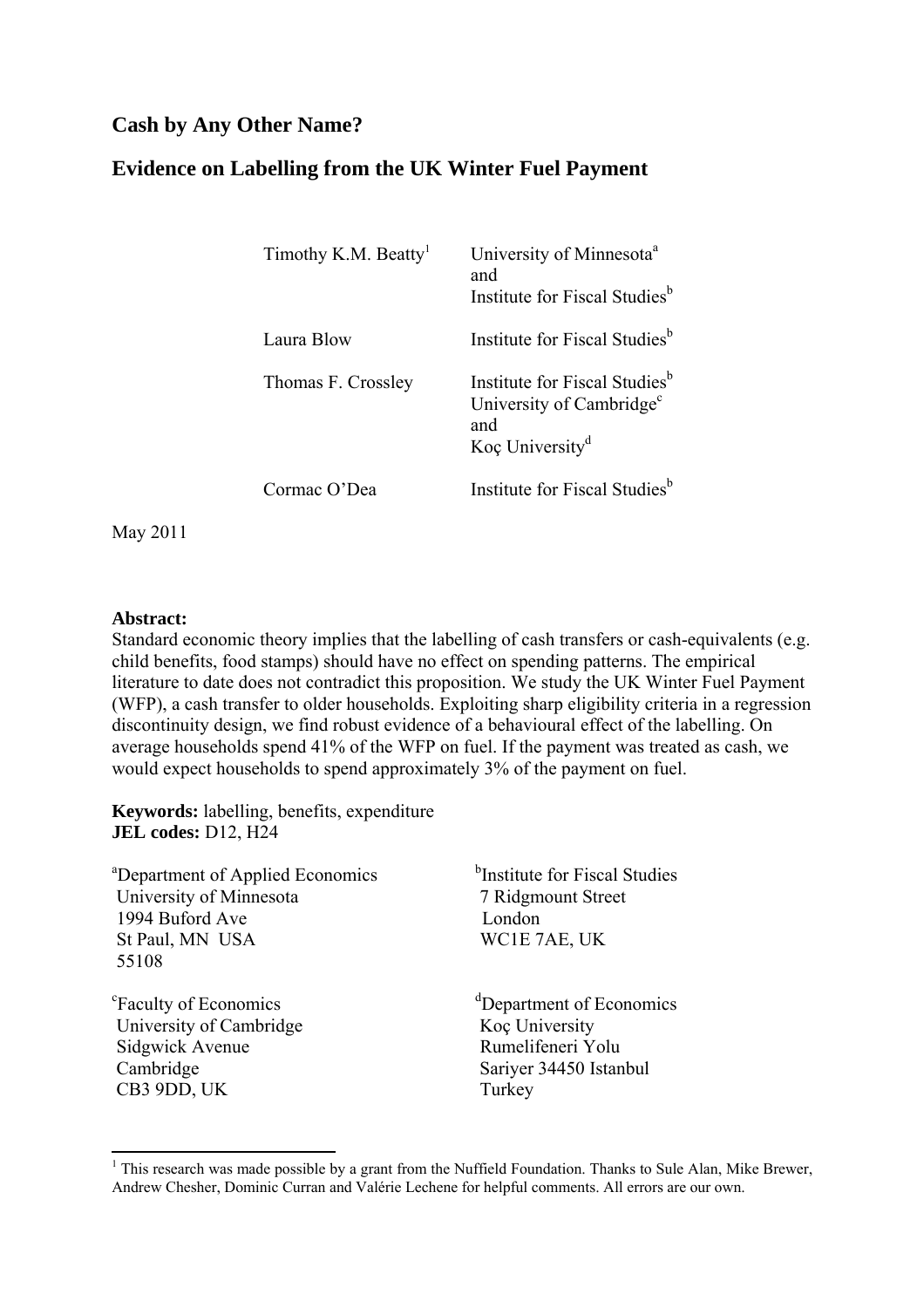# **Cash by Any Other Name? Evidence on Labelling from the UK Winter Fuel Payment**

#### **Abstract:**

Standard economic theory implies that the labelling of cash transfers or cash-equivalents (e.g. child benefits, food stamps) should have no effect on spending patterns. The empirical literature to date does not contradict this proposition. We study the UK Winter Fuel Payment (WFP), a cash transfer to older households. Exploiting sharp eligibility criteria in a regression discontinuity design, we find robust evidence of a behavioural effect of the labelling. On average households spend 41% of the WFP on fuel. If the payment was treated as cash, we would expect households to spend approximately 3% of the payment on fuel.

#### **1. Introduction**

Government transfers to households and individuals are sometimes given labels indicating that they are designed to support the consumption of a particular good or service. For example, many countries provide transfers to households with children and label them a "Child Benefit". When such transfers are made in cash there is no obligation to spend all, or even any, of the payment on its ostensive purpose. Standard economic theory implies that the label of a particular transfer should have no bearing on how that transfer is ultimately spent since all income is fungible. The recipient of a transfer with a suggestive label is expected to react in exactly the same way as he would have reacted had he been given a transfer of equivalent value with a neutral label. The receipt of an in-kind transfer such as food stamps is similar as long as consumers are infra-marginal – i.e. for those whom consumption of the good in question is already larger than the voucher amount. Why then do governments label transfers? Of course, one possibility is that doing so makes redistribution more palatable to voting taxpayers. However, another intriguing possibility is that standard economic theory is mistaken on this particular point, and spending patterns *can* be influenced by the labelling of cash or cash-equivalent transfers. In this paper we provide novel evidence on the behavioural effect of labelling from the UK Winter Fuel Payment (WFP).

The theoretical proposition that labelling is irrelevant has been challenged. For example, Thaler's (1990, 1999) framework of mental accounts is one mechanism through which the labelling of a transfer might affect its usage.<sup>2</sup> There is, though, very little previous empirical evidence to support the idea that the labelling of a transfer payment matters. Kooreman (2000) and Blow, Walker and Zhu (2010) find evidence that additional child benefit differs from other income in its effect on household spending patterns among child

<sup>&</sup>lt;sup>2</sup> In the present context, income would be labelled according to its source, and so the Winter Fuel Payment would be allocated to a mental account for spending on heating.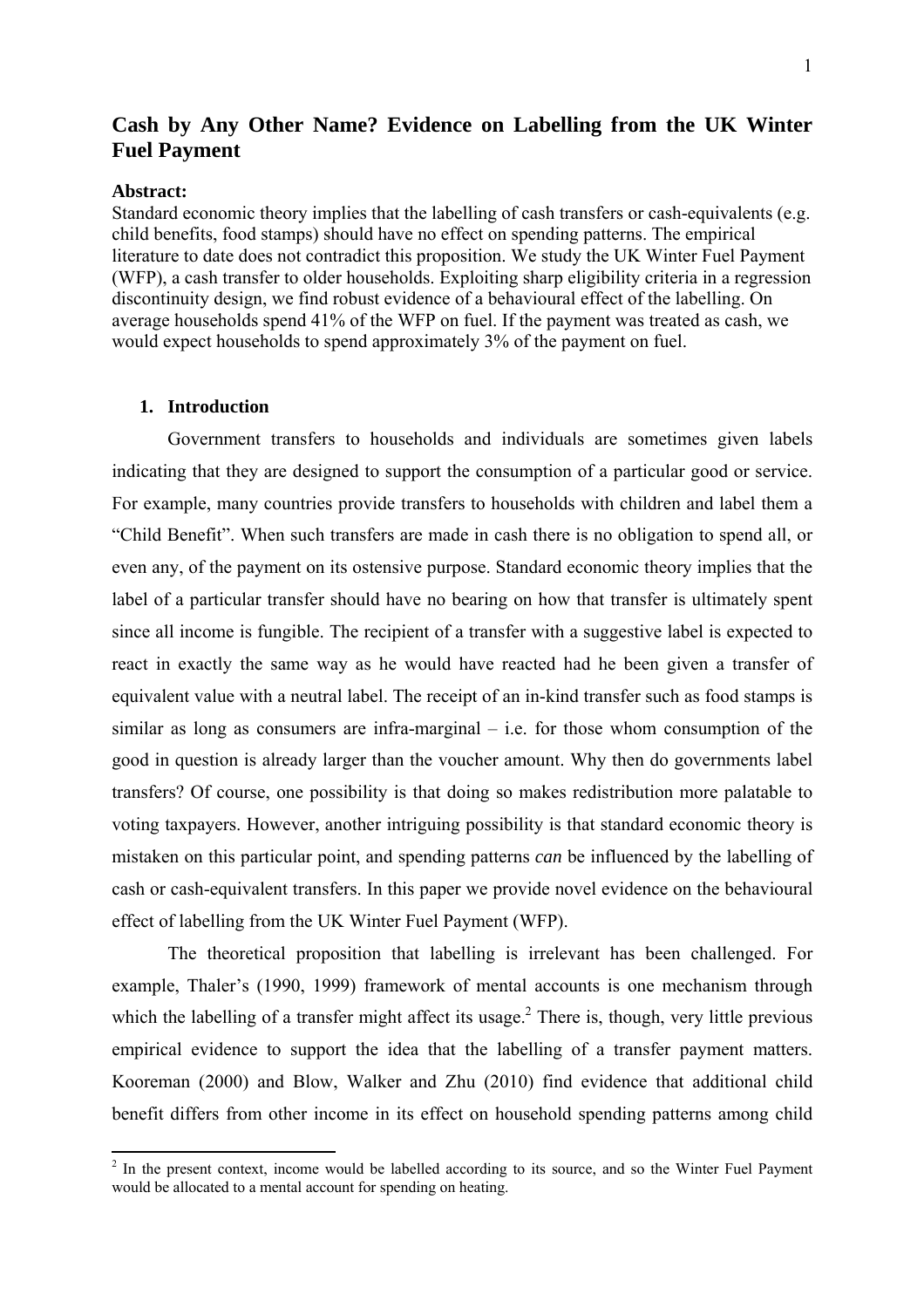benefit recipients in the Netherlands and the UK respectively. Kooreman finds some evidence of a labelling effect (i.e. child benefit is spent on child-related goods); in contrast, Blow, Walker and Zhu's results suggest child benefit is spent disproportionately on adult-related goods<sup>3</sup>. Edmonds (2002) also looks at child benefit payments (in this case amongst families in Slovakia) and finds no evidence of a labelling effect. It is important to note that plausible identification in these studies rests solely on time series variation in the real value of child benefit within household type. As we explain below, the design of the Winter Fuel Payment leads naturally to a regression discontinuity design. Moreover, it is not possible in two-adult households to separately identify a labelling effect of child benefit income from the alternative explanation that the increase in the share of total household income received by the mother (child benefit is almost always paid to the mother) leads the change in spending patterns. That is, it could be who receives the money, rather than the label, that matters. This issue of intrahousehold allocation seems particularly important in the case of spending on children. Among single-mother households, for whom these intrahousehold considerations are not relevant, Kooreman finds an effect in the direction consistent with labelling mattering, but which is not significantly different from zero at conventional levels. Similarly, Blow, Walker and Zhu find weaker results for single-parent households.

Turning to in-kind transfers, Moffitt (1989) and more recently Whitmore (2002) look at the effect of food stamps on consumption choices and find no evidence that infra-marginal consumers treat food stamps differently than an equivalent cash payment. In contrast, Abeler and Marklein (2010) have recently compared in-kind grants and (unlabelled) cash grants in small laboratory and field experiments and find evidence against the fungability of money in those contexts. $4,5$ 

The WFP, which we study, is a universal annual cash transfer paid to households containing an individual aged  $60$  or over in the qualifying week of the relevant year.<sup>6</sup> Its

 $\overline{\phantom{a}}$ 

<sup>&</sup>lt;sup>3</sup> This does not imply parents disregard their children's welfare. The paper finds evidence that this spending effect comes from the unanticipated variation in child benefit which suggests that parents are altruistic and insulate their children from income variation.

<sup>&</sup>lt;sup>4</sup> First Abeler and Marklein show in a field experiment in a restaurant that beverage vouchers increase beverage consumption by more than a general voucher towards their total bill. The difference is statistically significant and larger than what might plausibly attributed to the small number of patrons for whom the transfers might be distortionary. They then show a similar effect with notional consumption of two goods in a laboratory experiment with students.

 $5$  There is much better evidence that labelling of transfers between levels of government has an important effect on how the transferred funds are spent. This is called the "flypaper effect". See Hines and Thaler (1995).

 $\delta$  In recent years the qualifying week has been the third full week of September. Strictly speaking the WFP is paid to households where anyone is over the female state pension age. This age was 60 for the entire period for which we have data. However, between April 2010 and April 2046 it is planned that eligibility will rise gradually to the age of 68.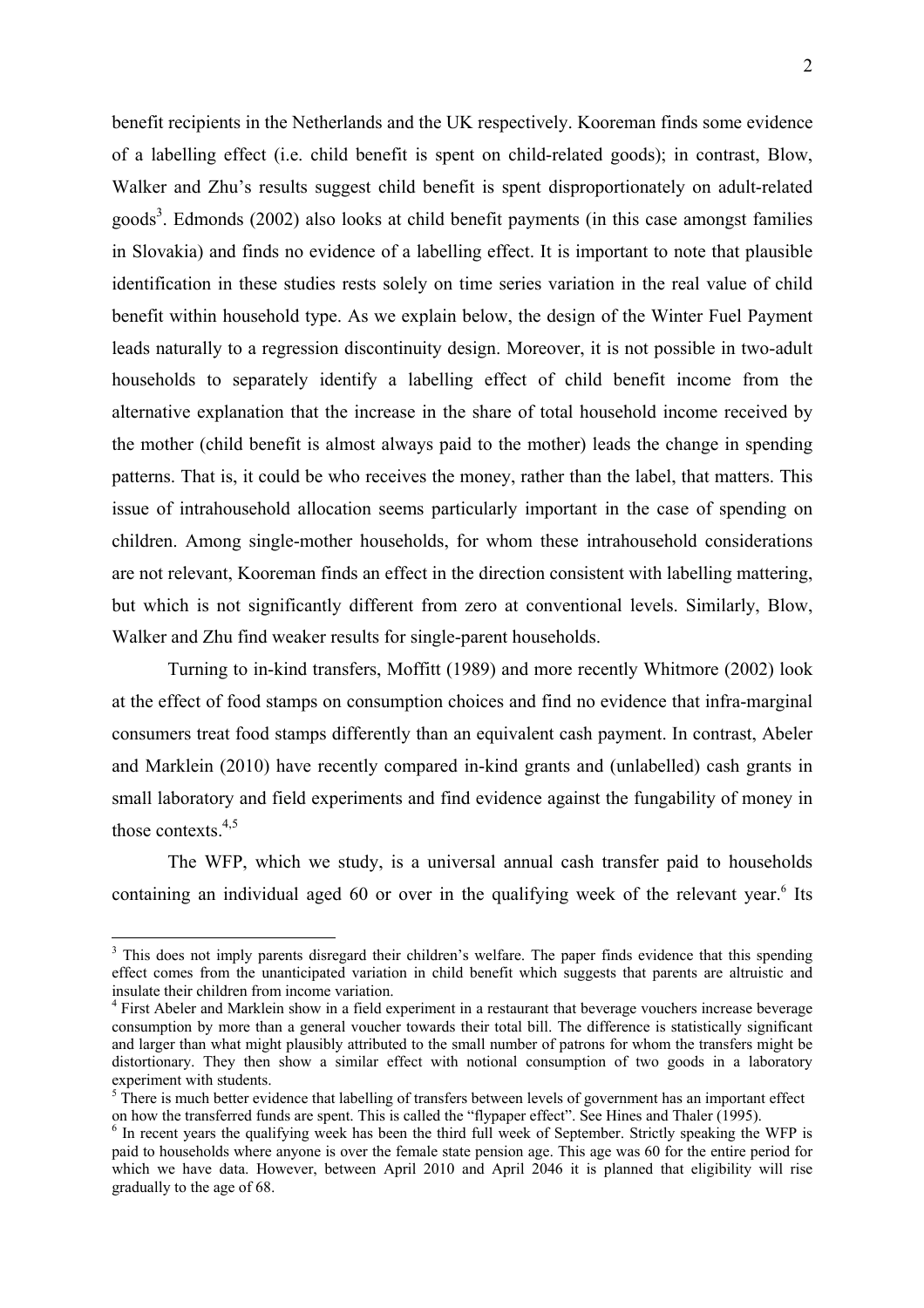payment is unconditional - there is no obligation to spend any of it on household fuel. The payment is usually made in one lump sum in November or December and during most of the period covered by our data was worth £250 to households where the oldest person is aged between 60 than 80 and £400 where the oldest person is aged 80 or over (these values were reduced to £200 and £300 in the UK Budget of March 2011). The sharp age cut-off for receipt eligibility (the fact that all households where there is somebody aged 60 or older at the cut-off date qualify for the benefit, and no households where all members are younger than 60 qualify) presents an excellent opportunity to employ a regression discontinuity design to assess whether there is labelling effect associated with the WFP. Relative to small laboratory or field experiments, studying the WFP has the advantage that the WFP is an actual transfer received by a large population. Relative to studies of the child benefit, the WFP offers clean identification of a labelling effect.

The WFP delivers additional disposable income but eligibility for the WFP, being based on age, is easily anticipated. Thus the additional disposable income may not lead to a change in spending at the onset of eligibility. To the extent that the additional disposable income that the transfer delivers does lead to an increase in total expenditure, we would expect this to be associated with an increase in spending on fuel (because fuel is a normal good) and a decrease in the fuel budget share (because fuel is a necessity), regardless of whether the transfer is labelled. This variation in fuel spending and budget share with total expenditure is the "income effect" of standard demand theory. Thus, to provide unambiguous evidence of a labelling effect, we need to be able to distinguish a labelling effect from a standard income effect. Therefore, in our analysis we embed our regression discontinuity design within an Engel curve framework. We estimate an Engel curve for fuel expenditure allowing for flexible effects of total expenditure on the fuel budget share, and we augment this with smooth age effects on preferences and a discontinuity at age 60. This discontinuity captures the effect of payment of the WFP on share of total expenditure spent on fuel, *holding total expenditure constant*. The size of this shift is informative about the proportion of the WFP that is spent on fuel above and beyond what would be expected from the usual "income effect" (as measured by the slope of the Engel curve.)

We find statistically significant and robust evidence of a substantial labelling effect. We estimate that households spend an average of 41% of the WFP on household fuel. If the payment was treated in an equivalent manner to other increases in income we would expect households to spend only about 3% of the payment on fuel. We conduct a number of robustness and falsification tests. We carefully test – and reject – the possibility that this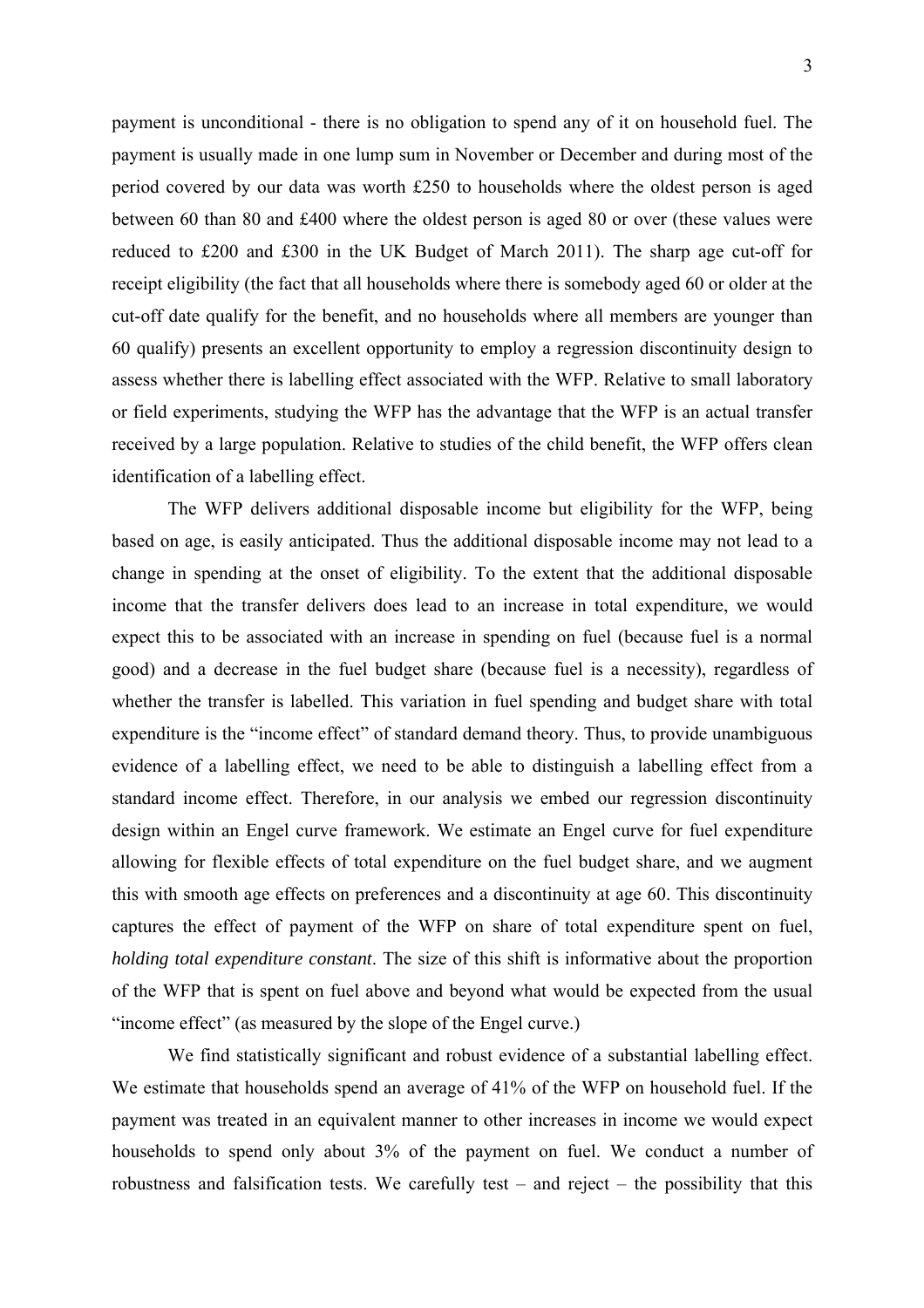effect arises from non-separabilities between consumption and leisure: the effect we observe cannot be explained by retirements around age 60 altering the demand for heating fuel. We also find a statistically significant effect for both singles and couples, confirming that this is not an intrahousehold allocation effect. Thus this dramatic difference in the marginal propensity to consume fuel out of the WFP is evidence that the name of the benefit (possibly combined with the fact that it is paid in November or December) has some persuasive influence on how it is spent.

Understanding the effect that labels have is important for public policy. If labelling cash or cash-equivalents influences how they are spent, then governments might use labels innovatively to try and increase consumption of particular goods or services that are thought to be under-consumed.<sup>7</sup> Of course, if the aim of a particular transfer is not to increase spending on any particular good or service but rather to carry out a straightforward redistribution of resources then an operative label might actually imply a utility cost – and care should be taken in naming benefits.

This paper proceeds as follows. Section 2 gives a brief introduction to the data that we use (the Living Costs and Food Survey). Section 3 outlines the empirical framework that we apply to identify the labelling effects, and our estimation methods. Section 4 presents our estimates of the magnitude of the labelling effect. Section 5 concludes.

### **2. Data**

 $\overline{\phantom{a}}$ 

The Living Costs and Food Survey (LCFS)<sup>8</sup> is the primary source of household-level expenditure data in the UK. It is a nationally representative annual survey with a sample size of approximately 6,000 households. Surveys are conducted throughout the year. The survey consists of an interview and an expenditure diary. Each respondent is asked to keep a diary for a two-week period in which they record every purchase that they make. In addition, an expenditure questionnaire asks them to record recent purchases of more infrequently-bought items. The combination of the diary and questionnaire allows the construction of a comprehensive measure of household expenditure. In the case of fuel spending, some information comes from the questionnaire (for example last payment of electricity on account) and some from the diary (for example slot meter payments). Total spending on fuel includes gas and electricity payments, and the purchase of coal, coke and bottled gas for

 $<sup>7</sup>$  Because labels do not impose constraints, this would be very much in the spirit of Thaler and Sunstein's</sup> (2008) "paternalistic libertarianism".<br><sup>8</sup> The LCES was known as the Expen

The LCFS was known as the Expenditure and Food Survey (EFS) between 2001 and 2007 and previous to that was known as the Family Expenditure Survey (FES).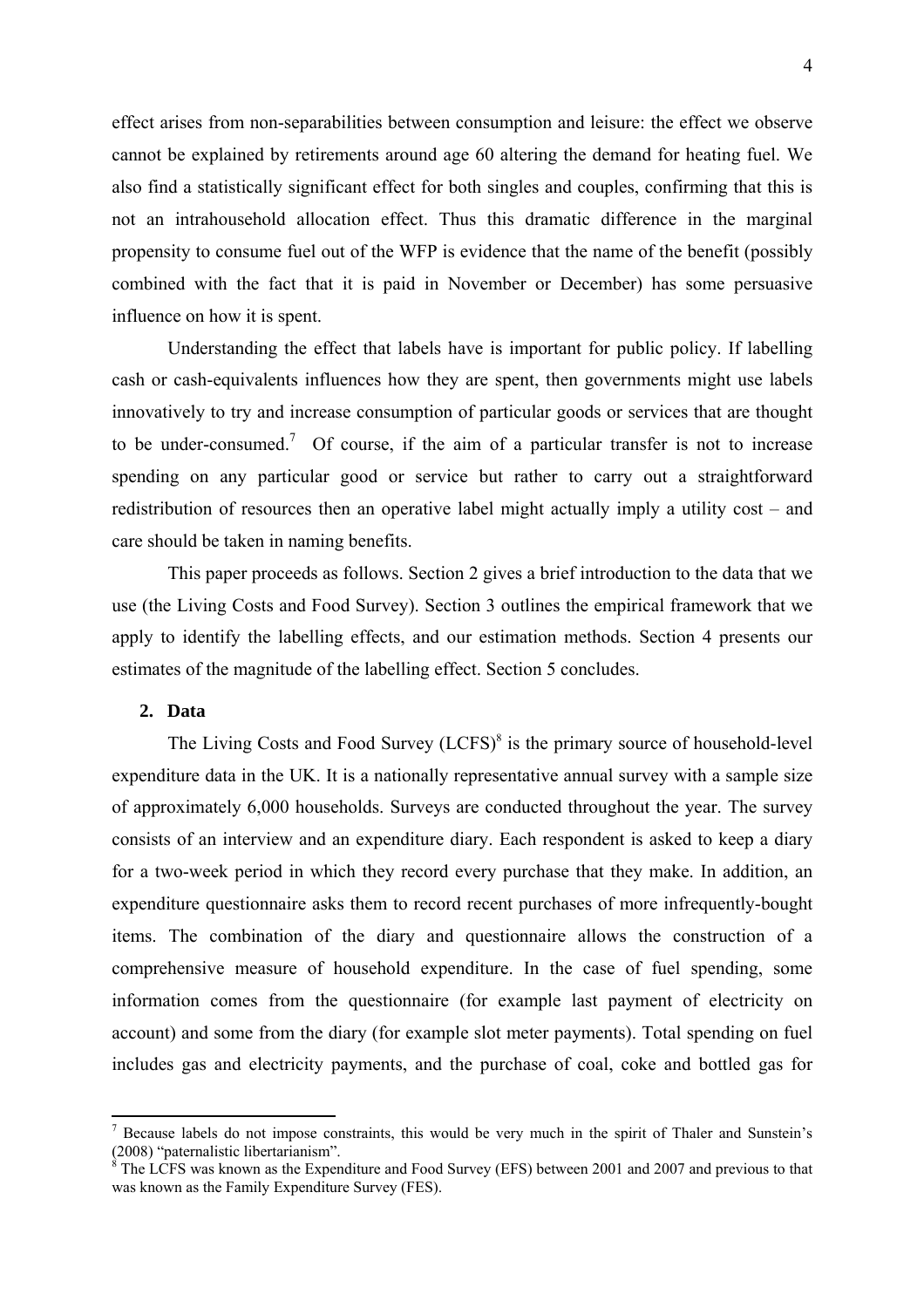central heating. Clearly some electricity and gas use may have been for cooking, lighting etc and not heating, but it is not possible to separate this out. In addition to these measures, the LCFS records detailed income, demographic and socio-economic information on respondent households.

In our main analysis, we pool data from the years 2000 through 2008. The nominal value of the WFP was fairly stable over this period, with the main rate (paid at age 60) varying between £200 and £250 per year. In some analysis (to be described below) we also use a second tranche of data covering the years 1988 through 1996. These data predate the introduction of the WFP in 1997. We do not use data from the years 1997 through 1999. In this period the WFP existed, but was much less generous than it is currently.

The sample that we use is comprised of single men and couples without children in which the male member of the couple is older. We exclude all households in which the oldest member of the household is less than 45 years old. We exclude single women and couple households in which the oldest member is a woman because for such households, eligibility for the WPF occurs at the same time as the woman becomes eligible for the state pension. Table 1 presents summary statistics for this sample divided between eligible households and households in which the oldest member is below the age cut-off.

#### **[TABLE 1 ABOUT HERE]**

For both eligible and ineligible households, we present summary statistics for the entire subsample, and for the poorest quartile of households (as determined by household total expenditure). Note that relative to the average, poorer households spend less on fuel absolutely, but spend a larger share of their budget on fuel. Fuel is a normal good, and a necessity. These facts are well known, but they play an important role in our empirical design, which we turn to next.

#### **3. Empirical Framework and Estimation**

Households where the eldest member turns 60 before the qualifying week are eligible for the WFP and households where the eldest member turns 60 after the qualifying week are not. This sharp eligibility criterion suggests estimating the effects of the WFP using a regression discontinuity design (RDD). Take up of the WFP is very high, and so the sharp eligibility criterion can be considered a sharp receipt criterion.<sup>9</sup>

<sup>&</sup>lt;sup>9</sup> The rate of take-up was above 90% in each year since 2003 - the first year our data allows us to estimate it.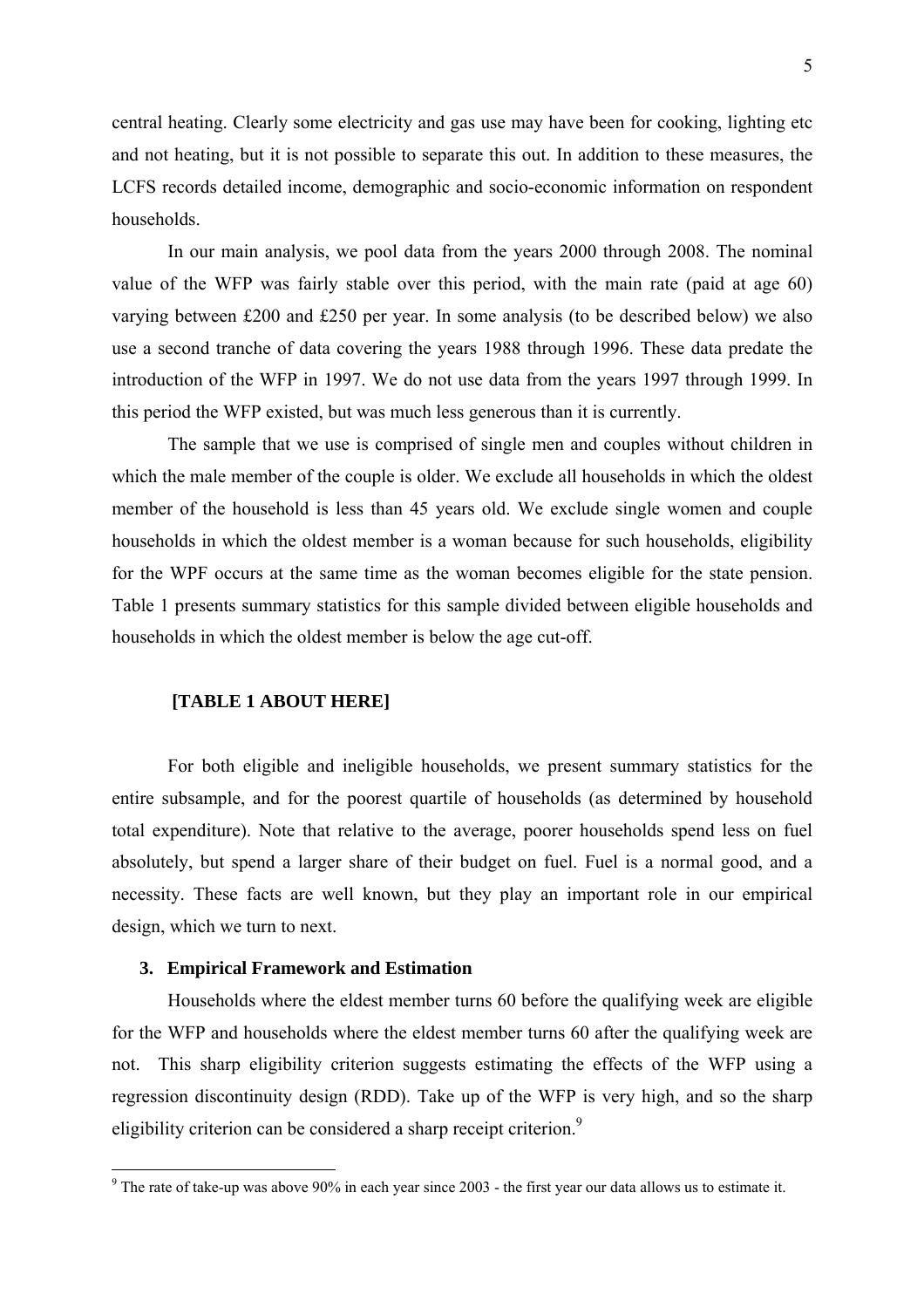The intuition behind an RDD approach is straightforward: households immediately below the cut-off provide evidence on how households immediately above the cut-off would have behaved had they not received the transfer. The identifying assumption is that, in the absence of the transfer, expenditures vary continuously with the forcing variable, age, implying that, for the sample we consider, preferences and budgets evolve smoothly with age. Any discrete change at age 60 is thus attributable to the average effect of the WFP (at age  $60$ .<sup>10</sup> Age has previously been used as the exogenous forcing variable in regression discontinuity designs. See for example: Edmonds et al. (2005), Card et al. (2008), Carpenter and Dobkin (2009) and Lee and McCrary (2009).

#### *Testing For Labelling Effects in an Engel Curve Framework*

Receipt of WFP might lead to an increase in fuel spending simply because of a standard income effect. In our analysis we need to distinguish a labelling effect from an income effect and to assess whether the WFP is allocated *differently* to how an unlabelled transfer would be allocated. Therefore, we embed a regression discontinuity design within an Engel curve framework. If households on either side of the eligibility criteria spend significantly different shares of expenditure on fuel, *holding total expenditure constant*, this would be direct evidence of a labelling effect.

In standard demand analysis, Engel curves measure the relationship between household spending on a good and total household expenditure as total expenditure increases. A common empirical specification of Engel curves relates budget shares to the logarithm of total expenditure. Fuel is a normal good so as the level of total expenditure rises we would expect fuel expenditure to rise. Because fuel is also a necessity, we would expect it to rise less quickly than total expenditure, and so the budget share should fall. These are standard income effects. Thus, an increase in fuel spending, or a decrease in the fuel budget share, with receipt of the WFP might simply represent a standard move *along* the Engel curve – i.e. an income effect; this is illustrated by the move from point A to point B in Figure 1, where the Engel curve is presented in share form.

In contrast, if there is a labelling effect, when a household receives a labelled transfer, they will shift off this Engel curve, as illustrated in Figure 1 by the move from point B to point C.

 $\overline{a}$ 

<sup>&</sup>lt;sup>10</sup> In principle we could also search for an effect at age 80, at which point the WFP becomes more generous. However, in the LCF age has been topcoded at 80 since 2002 which means that we are unable to implement the RDD around age 80.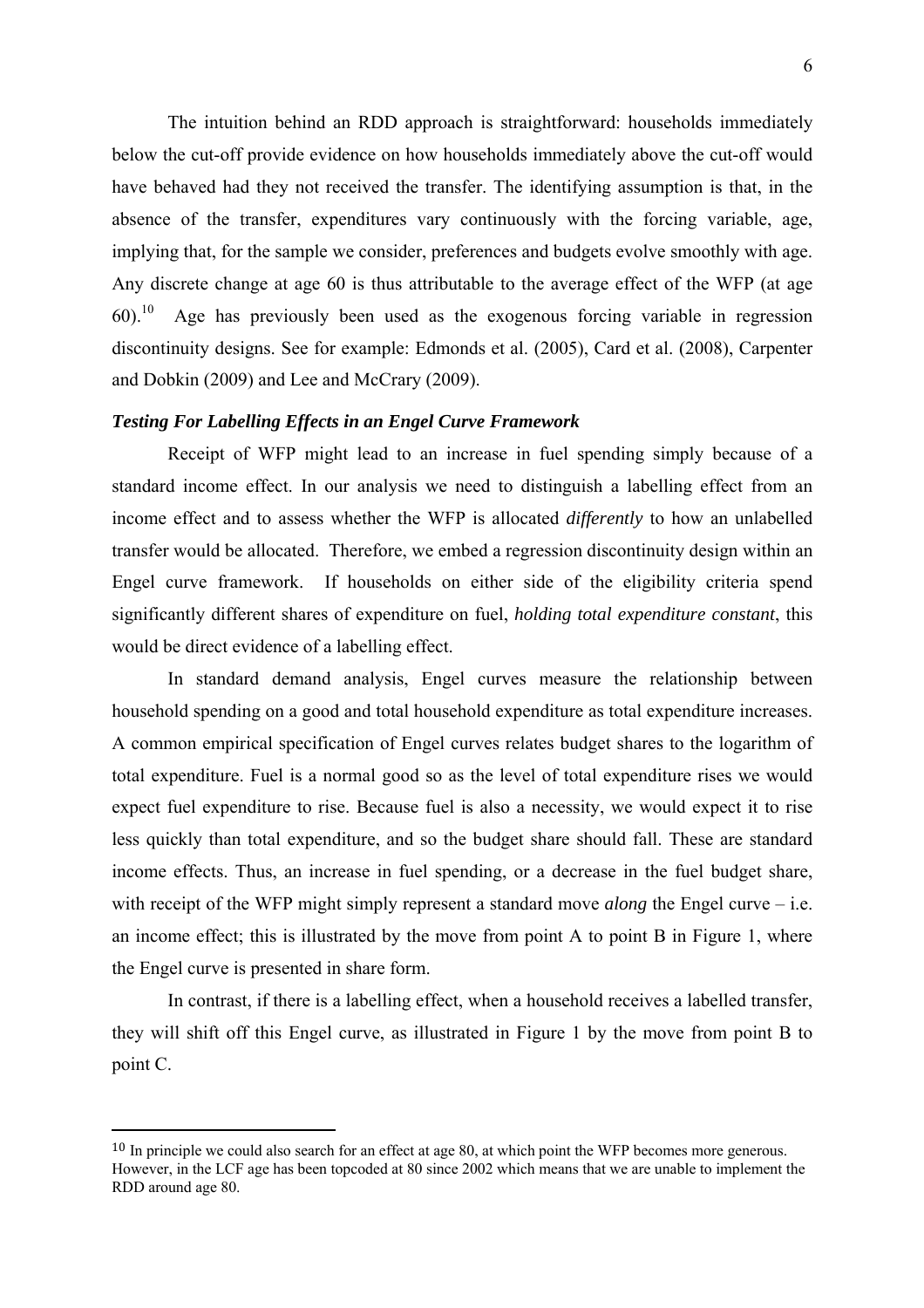#### **[FIGURE 1 ABOUT HERE]**

 $\overline{\phantom{a}}$ 

To test for a labelling effect, while allowing for standard income effects, we estimate Engel curves which relate budget shares to a function of total expenditure. We allow preferences to evolve continuously with the forcing variable, age of the oldest household member, *Ai*, by including polynomials in age. We augment this empirical specification with a dummy, *Di*, for WFP eligibility. This variable captures any discontinuity in the way that budget shares vary with age, conditional on total expenditure (and other covariates). We attribute any such discontinuity to the effect of labelling the transfer. Eligibility is related to age by  $D_i = 1[A_i \ge 60]$  where 1[.] is the indicator function.<sup>11</sup> As per Lee and Lemieux (2010), we interact  $(A_i - 60)$  and  $(A_i - 60)^2$  with program eligibility to allow the slope and curvature of the regression line to differ on either side of the eligibility cut-off. Finally, we include a number of covariates, *Zi*, to increase the precision of the regression discontinuity estimator and to capture variation in relative prices. In all specifications, these include household size, month, area, year and area/year interactions. In several specifications we also include employment (of head and, where relevant, spouse), housing tenure, number of rooms and education controls.

 Hence, in complete form, our regression discontinuity Engel curve specification, using quadratic terms in age, can be written:

$$
w_{ki} = \alpha + \tau D_i + \beta_1 (A_i - 60) + \beta_2 (A_i - 60)^2 + D_i \cdot \beta_3 (A_i - 60) + D_i \cdot \beta_4 (A_i - 60)^2
$$
  
+  $\delta^T \cdot f(X_i) + \gamma^T Z_i + e_i$  (1)

where *e* is an independent (and possibly heteroskedastic) disturbance term and, the dependent variable is the budget share of good *k*, and  $\tau = \lim_{A \downarrow 60} E[w_k | A = 60, Z = z, X = x] - \lim_{A \uparrow 60} E[w_k | A = 60, Z = z, X = x]$  provides a local estimate of the effect of the WFP on budget shares at age 60, holding total expenditure constant. We estimate this model (and all subsequent models unless otherwise stated) using least squares and report robust standard errors.

<sup>&</sup>lt;sup>11</sup> Note that in recent years the eligibility reference week has been in September. Because the LCF collects information on age at the time of interview, there is some risk of misclassifying households interviewed in October through December as being eligible, when they were not. To this end, we follow Lee and Card (2010) and adjust the discontinuity to reflect the probability that that the oldest member of the household was 60 in the previous September and were thus eligible to receive the winter fuel payment. In practice, households in which the oldest member is 60 and are observed in October receive a weight of 11/12, if they are observed in November they are assigned a weight of 10/12, and so on. Every household with a person aged 61 and above simply has a weight of 1.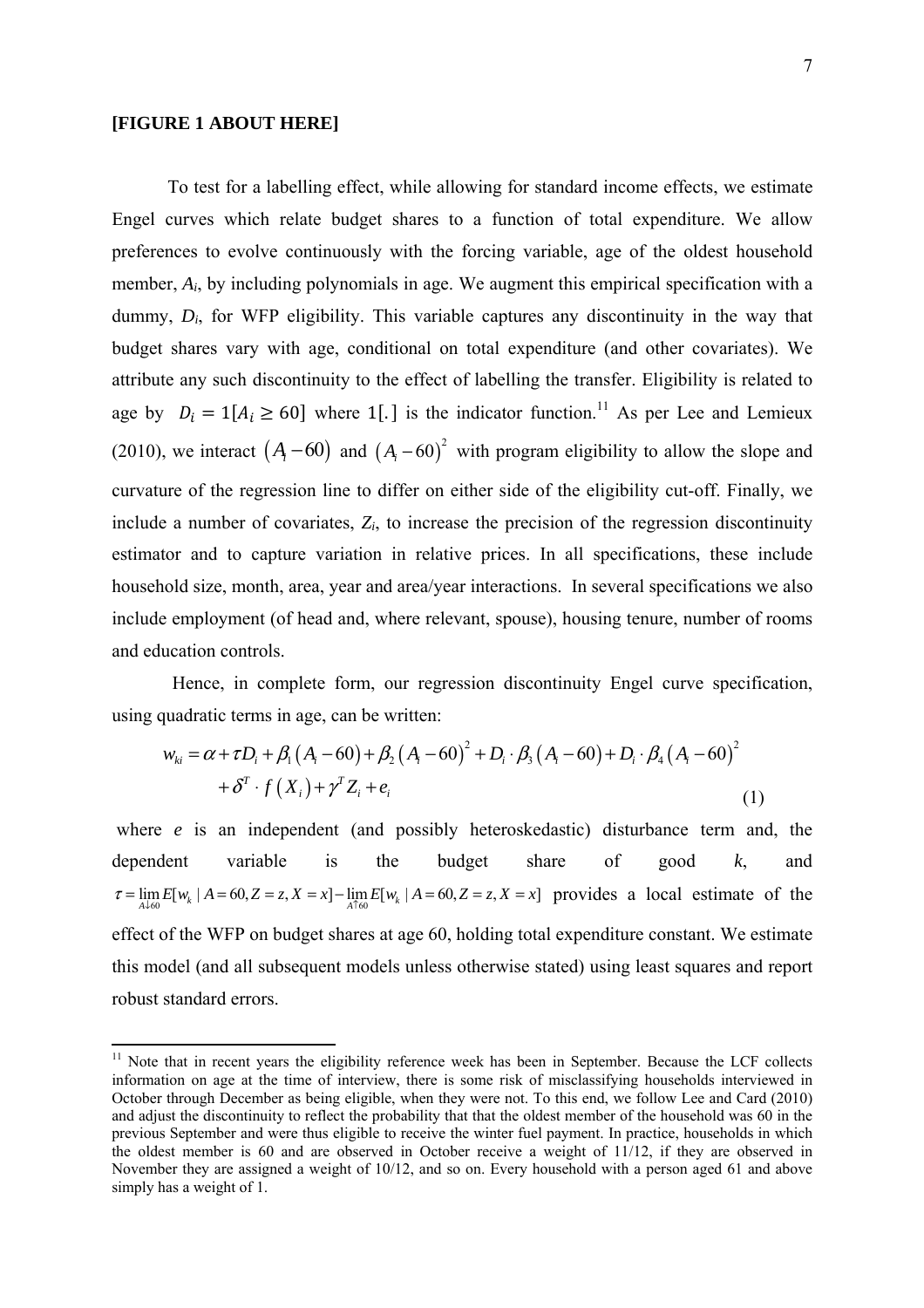This specification imposes that the labelling effect on the budget share, if any, is independent of the level of total expenditure.<sup>12</sup> We will test this specification below, and in the appendix, we lay out a more general specification which nests equation (1).

In results presented below, we specify  $f(X)$  to be a quadratic function of the natural logarithm of total expenditure, but results are robust to more flexible specifications.<sup>13</sup> Note that the total expenditure variables are also interacted with year dummies; within the constraints imposed by theory, we want to allow the form of the Engel curves we estimate to be quite general and so we allow the slope (as well as the intercept) of the Engel curve to change as relative prices change. This is important to ensure that the discontinuity effect we estimate is not picking up changes in the shape of the Engel curve over time that we have not allowed for.

We now turn to possible threats to the validity of this research design and how we deal with them.

#### *Measurement error*

One possible concern is that measurement error in household expenditure could bias our estimate of the effect of WFP. In general, measurement error in one variable can potentially bias the estimate of all regression coefficients. In a simple example with classical measurement error where the only regressors are log expenditure and WFP receipt, the bias on the WFP coefficient would have the same sign as the relationship between log expenditure and the fuel share, which is negative, and so the bias would actually be downwards (against finding a labelling effect). However, we cannot be sure that this would be the case in our more complicated specification. Therefore, as a check, we follow standard practice in demand analysis and instrument total expenditure with household income.

#### *Employment Effects*

 $\overline{\phantom{a}}$ 

From 1988 onwards individuals aged 60 or over have been entitled to a benefit, the name and exact details of which have changed, but which is essentially a pensioner minimum income guarantee (i.e. a minimum income guarantee without obligation to seek work). From 1988 to 1999 this was called Pensioner Income Support, from 1999 to 2003 it was known as the Minimum Income Guarantee, and in 2003 this was replaced with Pension Credit. For the rest of this paper we will refer to this benefit as the Minimum Income Guarantee (MIG).

 $12$  Of course, this specification implies that the effect, in any, on pounds of fuel expenditure varies with the level of total expenditure.

<sup>&</sup>lt;sup>13</sup> Engel curves relating budget shares to a quadratic function of the natural logarithm of total expenditure are the basis of the well known Quadratic Almost ideal Demand System (QuAIDS) of Banks, Blundell and Lewbel (1997).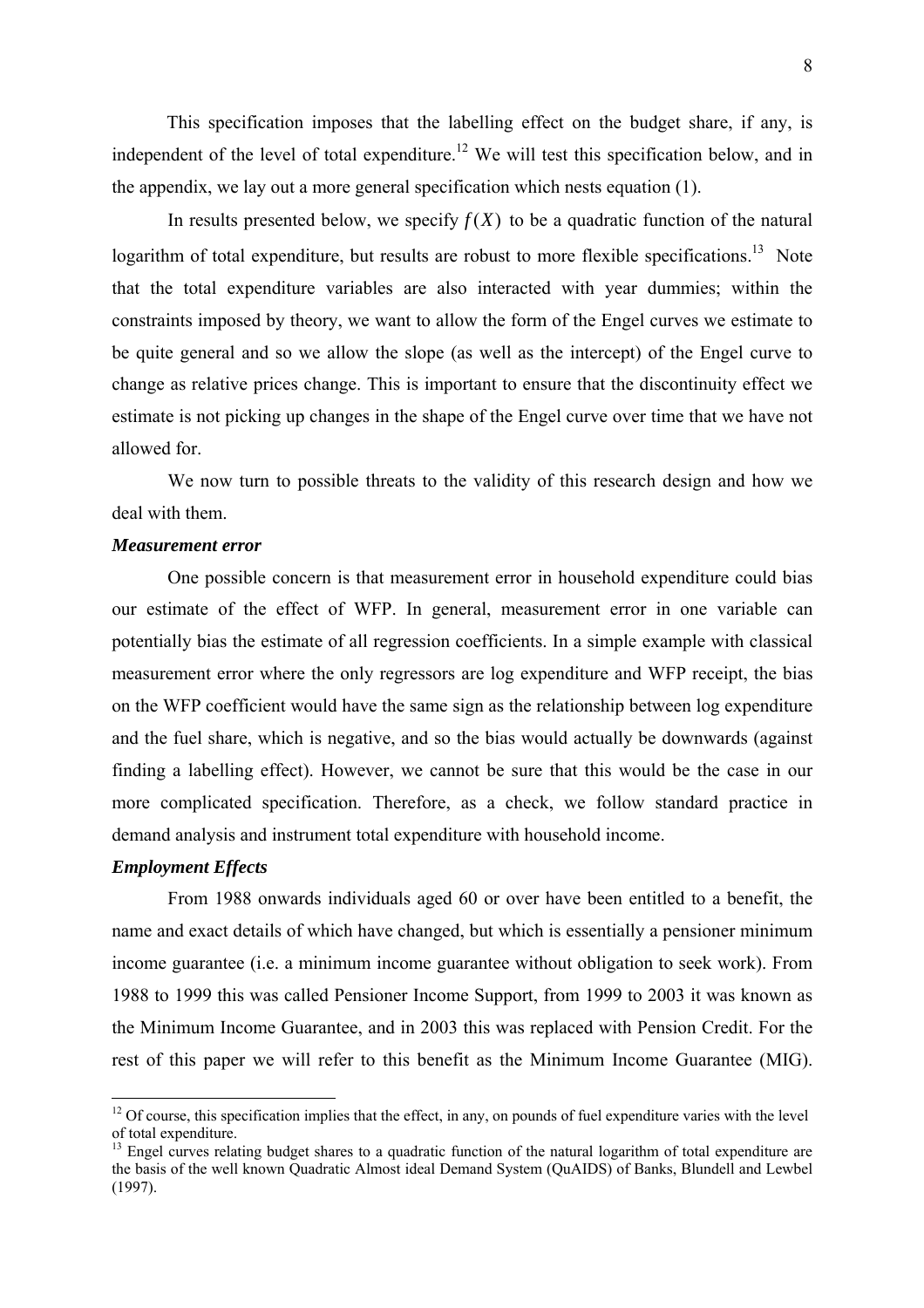Therefore, note that we do not have a period where age 60 brings only eligibility for WFP; from 1988-1996 we have the MIG alone and from 1997-2008 we have the MIG plus WFP.

Whilst we would not expect the MIG to have a labelling effect, it might have a labour market participation effect, and, if consumption is not separable from leisure, this in turn will have an effect on spending patterns. Specifically, when a working individual turns 60, they become entitled to the MIG and they might prefer stopping work and receiving the MIG to carrying on in employment. But dropping out of the labour market might influence spending patterns; someone who is now at home for more of the day might heat their home more and therefore have higher fuel spending.

It might be that controlling for observable labour market status is enough to deal with this issue, and among our specification tests we include employment and self-employment dummies and hours of work for both the head of household and (where there is one) the spouse. However, using 1988-1996 as a placebo period allows an additional check on whether our results are contaminated by the labour market effect of the MIG. Estimating an RDD on a pre-program period as a falsification test is normally good practice (see, for example Lemieux and Milligan (2008)), but here it is particularly important because the potential confounding of the WFP effect by the MIG.

We proceed by pooling data from the period when only the MIG was paid (1988- 1996, denoted  $T_1$ ) with the period in which both the MIG and the WFP were paid (2000-2008, denoted  $T_2$ ). Denoting eligibility for the MIG by *M*, our Engel curve specification becomes:

$$
w_k = \alpha + \tau D + \lambda M + \beta_1 (Age - 60) + \beta_2 (Age - 60)^2 + D \cdot \beta_3 (Age - 60) + D \cdot \beta_4 (Age - 60)^2
$$
  
+
$$
M \cdot \beta_5 (Age - 60) + M \cdot \beta_6 (Age - 60)^2 + \delta^T \cdot f(X) + \gamma^T Z + e
$$

Note that here the MIG eligibility dummy *M* is one if the oldest member of the household was over 60 in the reference week, while the WFP eligibility dummy is now equal to one only if the oldest member of the household was over 60 in the reference week *and* the observation is drawn from period  $T_2$  (that is, it is an interaction between age and period).

 The coefficient on the MIG eligibility dummy measures any discontinuity in the way expenditure patterns vary with age in the period prior to the introduction of the WFP. Thus a significant effect would falsify the assumption that preferences evolve continously with age. The coefficient on the WFP eligibility dummy,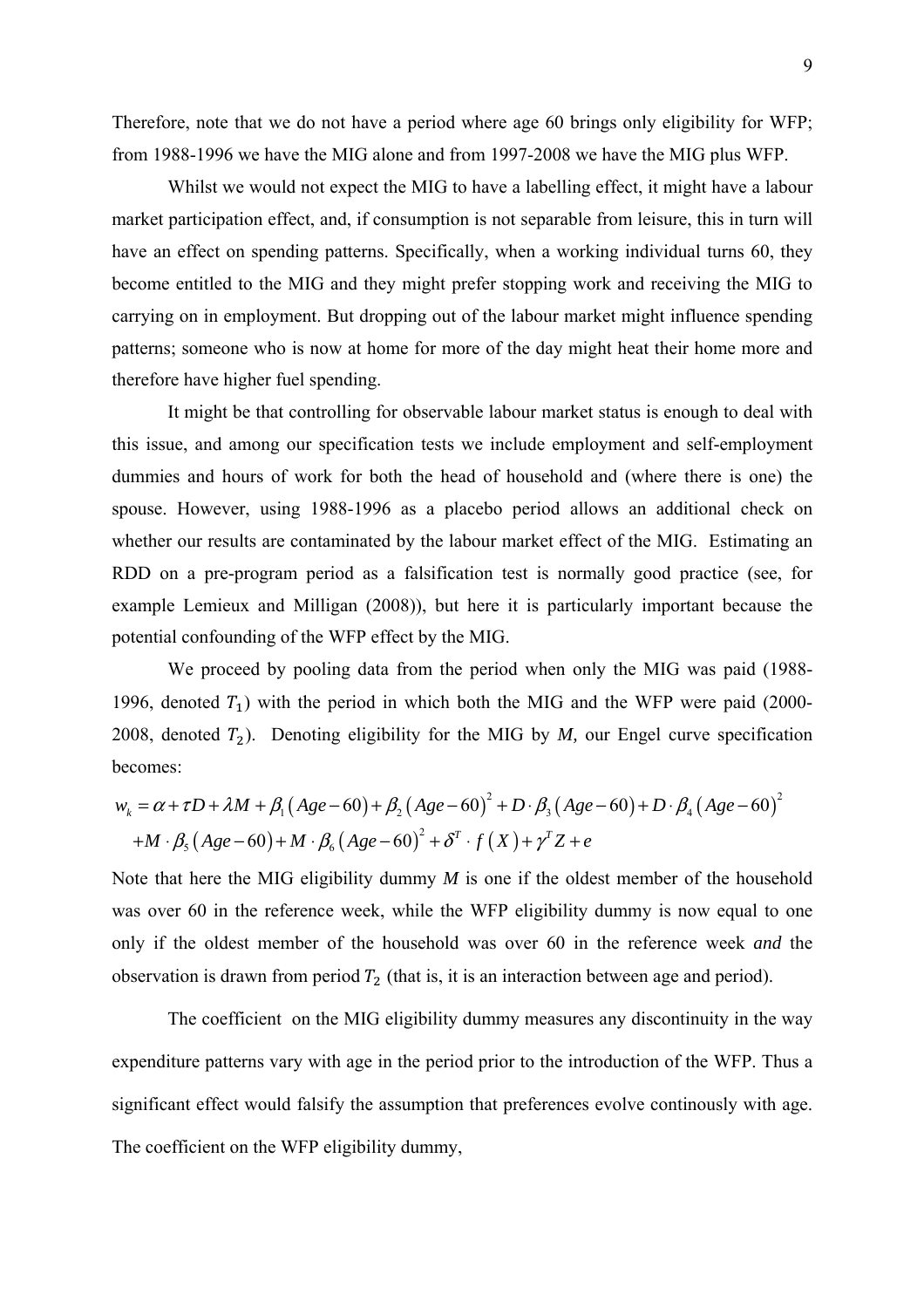$$
\tau = \left\{ \lim_{\substack{age \downarrow 60}} E[w_k \mid age = 60, X = x, Z = z] - \lim_{\substack{age \uparrow 60}} E[w_k \mid age = 60, X = x, Z = z] \right\}_{T_2}
$$

$$
- \left\{ \lim_{\substack{age \downarrow 60}} E[w_k \mid age = 60, X = x, Z = z] - \lim_{\substack{age \uparrow 60}} E[w_k \mid age = 60, X = x, Z = z] \right\}_{T_1}
$$

is our "differenced-RDD" estimate of the average effect of the WFP on budget shares at age 60, *net* of any labour market effect at age 60.

#### *Analysis by sub-group*

The discontinuity captured by  $\tau$  in equation (2) measures the average effect of the WFP at age 60; that is, our base specification does not allow the effect to vary by any household characteristics. Rather than imposing any additional structure, we investigate this further by splitting our sample according to some characteristics and testing for equality of the WFP effect across groups. The variables on which we split our sample are income quartile, season and household structure (within our sample the latter means between single men and couple households).

#### *Additional Robustness Checks*

Regression discontinuity designs can be sensitive to the choice of the range of the forcing variable included in the regression, here the age of the oldest household member. In principle, one would like to compare households located immediately on either side of the potential discontinuity, but in practice sample size considerations prevent this. Our basic specification uses a window of fifteen years on either side of the discontinuity (45-75). As a robustness check we re-estimate with a window of ten years on either side of the discontinuity (50-70).

Finally, we conduct a further falsification test. We rerun our main analysis but with cut-offs at 55 and  $66<sup>14</sup>$  rather than 60. Under the maintained assumptions of the regression discontinuity design we should not find discontinuities (in levels or shares) at these age cutoffs.

#### **4. Results**

 $\overline{\phantom{a}}$ 

#### *Testing For Labelling Effects in an Engel Curve Framework*

Table 2 shows the results of our Engel curve estimation. The first column of the Table, specification 1, gives our baseline results. We find a positive, statistically significant discontinuity effect for the fuel share and no significant effect for any other good. We interpret this effect on the fuel share, holding total expenditure constant, as a labelling effect.

<sup>&</sup>lt;sup>14</sup> Note we use 66 rather than 65 as 65 was the state pension age for men during the period for which we have data.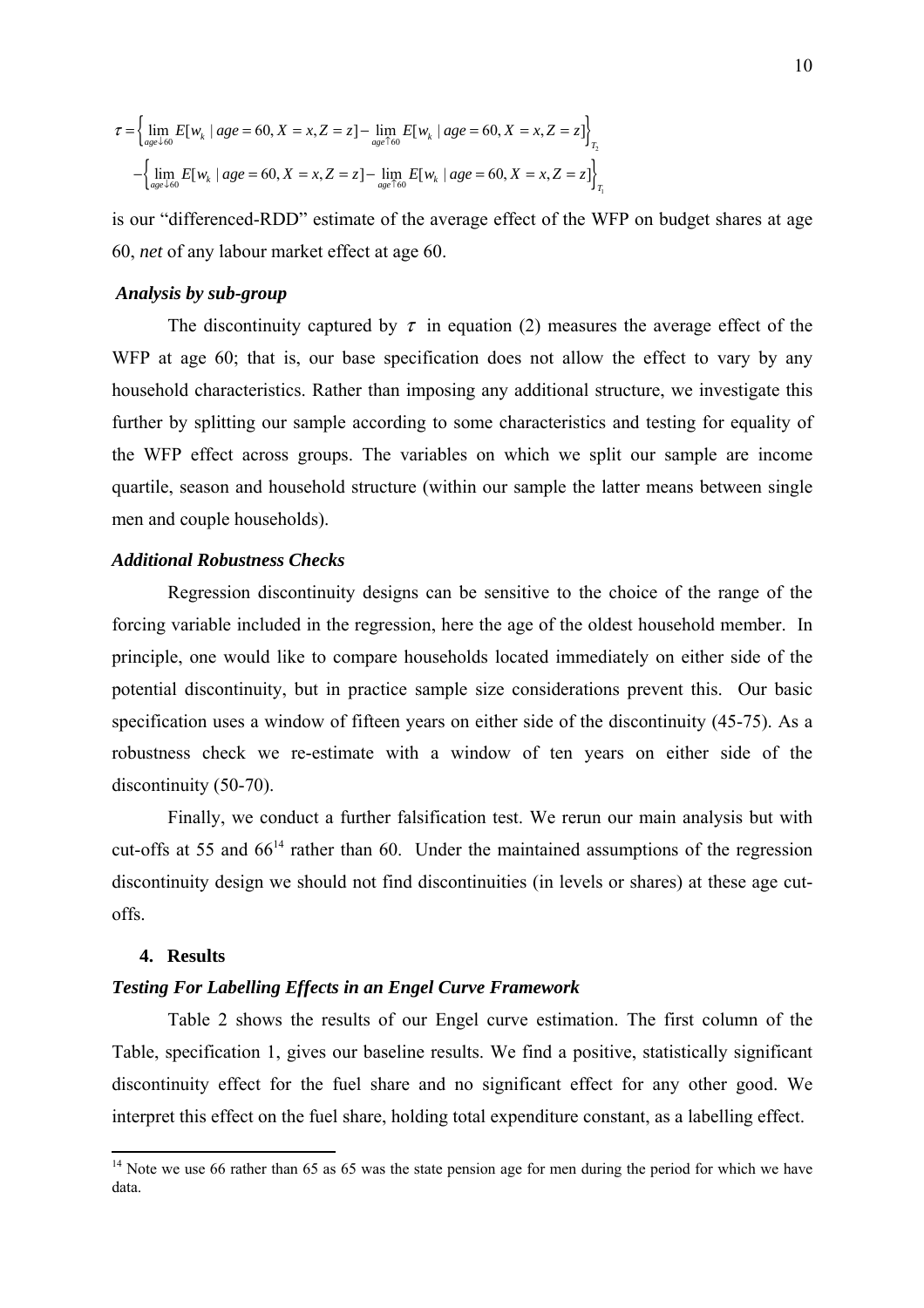The point estimates for food and clothing suggest a negative effect; the budget constraint of course implies that the positive effect on fuel spending must be offset by reductions elsewhere.

In column (2) we add additional control variables for education, employment and housing tenure and number of rooms in the home, and in column (3) we vary the age window used in estimation. The positive effect on the fuel share is robust across these specifications. The negative effect on the food and clothing shares become statistically significant at the 10% and 5% level, respectively, when we narrow the age window.

#### **[TABLE 2 ABOUT HERE]**

In Table 3 we report the results of additional specification checks for the fuel share. In column (1) we instrument for total expenditure with household income to account for the possibility of measurement error in total expenditure. This has almost no impact on the estimated labelling effect.

In column (2) we report the results of estimating our "differenced-RDD" specification on pooled data from 1988-1996 and 2000-2008. This is therefore the average effect of the WFP on budget shares at age 60, conditional on total expenditure *net* of any employment effect at age 60. Note that the estimate here is larger than our baseline estimate, and though less precisely estimated, is still significant at the 5% level. This suggests that the labelling effect that we find in the 2000-2008 period is not an employment effect.

### **[TABLE 3 ABOUT HERE]**

Our basic specification imposes that the labelling effect on budget shares, if present, is unrelated to the level of total expenditure and to any other variable. In Table 4 we report the results of relaxing this assumption and allowing the effect to vary by quartile of total expenditure, by season, and by household type. Mostly the coefficients are not precisely estimated, which is to be expected given the now much smaller sample sizes. In none of the three divisions can we reject the null that the coefficients are the same across the groups.

 Features to note are that the point estimates in column (1) suggest that the effect *on shares* is larger for poorer households. This does not mean, though, that the absolute labelling effect (on pounds of expenditure) varies this much; a larger share shift at lower total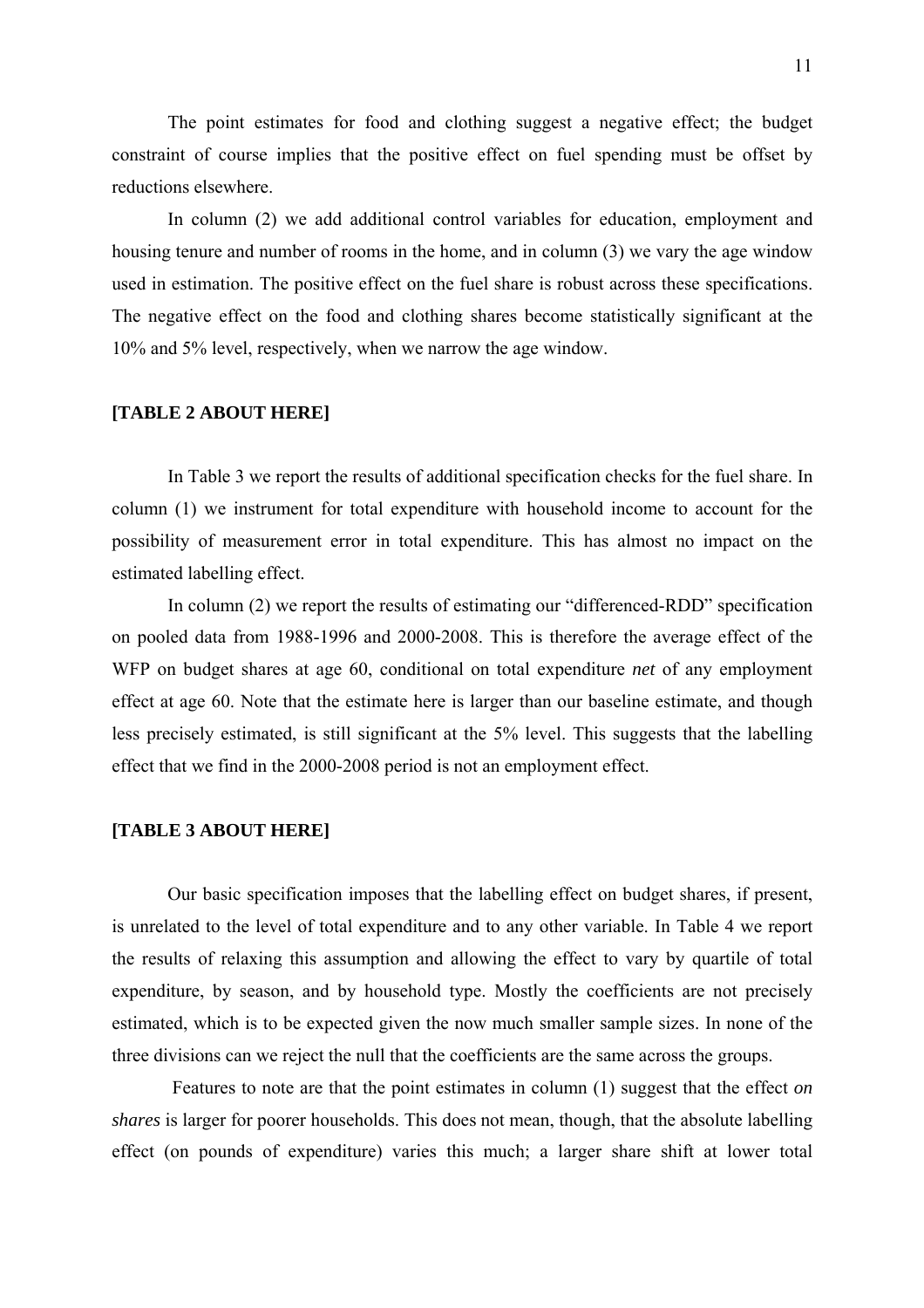expenditure could translate into a similar spending effect as a smaller shift at higher total expenditure. We will elaborate on this in the discussion below.

The WFP differs from child benefit in that there is no compelling reason to believe that its effect on spending patterns works through the intra-household distribution of income receipt. First, as noted above, there is reason to think that the intra-household distribution of income receipt is particularly important in the case of spending on children. Second, in the sample of couples we study the male member is always older. Thus at the eligibility threshold for WFP, only the male is eligible and when only one member of a household is eligible for WFP, the transfer is paid to that member.<sup>15</sup> This means that, when implemented on our sample of couples in which the husband is older, our regression discontinuity design studies the effect of a labelled transfer to *husbands*. In the birth cohorts we study husbands were the primary earners and it is implausible that this £250 transfer had a significant effect on the influence those husbands had over household spending patterns. Despite these considerations, it is reassuring to see, in column (3), that the labelling effect is still significant when we split our sample into single men and couples, and indeed marginally more so for single men despite the much smaller size of this group relative to couples. This confirms that the effect we find is indeed a labelling effect and not, instead, an intra-household effect. The point estimate for single men is larger than for couples (although, as stated, not significantly different from each other) but, again, the average total expenditure of this sample of single men is much lower than the couples sample.

#### **[TABLE 4 ABOUT HERE]**

.

Table 5 presents the results of our falsification tests. Columns (1) and (2) of Table 5 report tests for discontinuities in the relationship between age and fuel budget share at ages 55 and 66. Column (3) is the complement to column (2) of Table 3. Here we report estimates of a discontinuity at age 60 in the period before the WFP was introduced (1988-1996). In all three cases, we find no effect.

#### **[TABLE 5 ABOUT HERE]**

 $\overline{a}$ 

<sup>&</sup>lt;sup>15</sup> Where both members of a couple are eligible for the WFP half of the amount is paid to each member. However, for our sample, this is not relevant in at the eligibility threshold, because it is the husband that qualifies initially.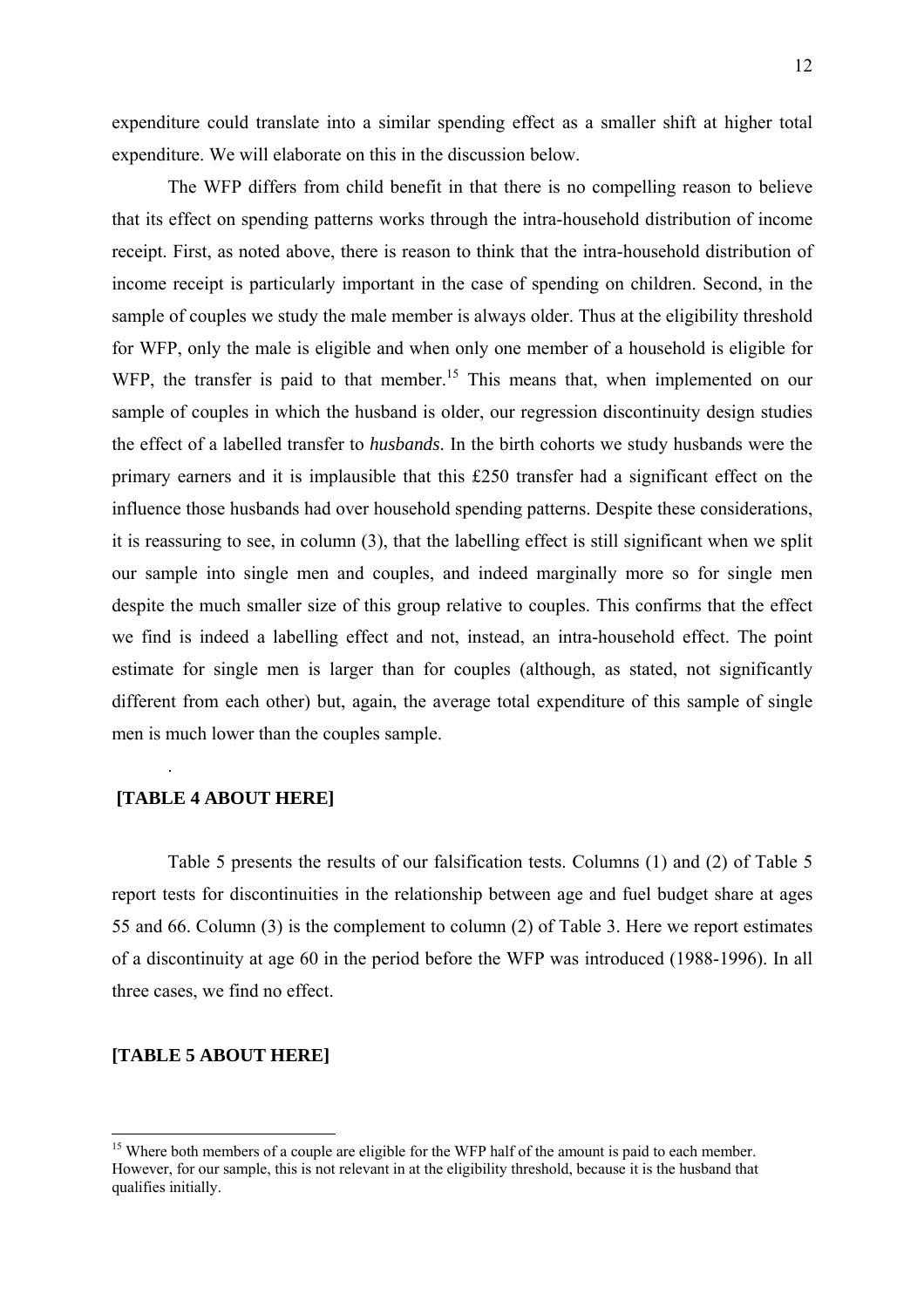To summarise, we find a positive effect of WFP eligibility on the budget share of fuel, conditional on total expenditure and allowing preferences to evolve with age in a continuous fashion. The effect is strongly statistically significant and robust across alternative specifications. Because of the very high take-up of this transfer among eligible households, the effect of eligibility is for all intents and purposes also the effect of receipt. We attribute this effect to the labelling of this transfer. A series of falsification tests failed to contradict our identifying assumptions, and in particular, we find no evidence of a confounding of the labelling effect with employment effects around age 60.

### *Discussion*

We can translate the magnitudes in the table into spending changes as follows. Ignoring other covariates for simplicity, if

$$
w_k = \frac{x_k}{X} = f(x)
$$

then

$$
\frac{\partial x_k}{\partial X} = \frac{\partial w_k}{\partial X} X + w_k
$$

so if households receive a transfer of  $wfp$  then the slide along the Engel curve starting from total budget  $X$  (the move from A to B in Figure 1) is approximately

$$
\left(\frac{\partial w_k}{\partial X}X + w_k\right) wfp
$$

and if our estimate of the movement off the Engel curve measured in percentage points of budget share (the move from B to C in Figure 1) is  $\tau$ , then the estimate of the labelling effect measured in pounds of expenditure is approximately.

$$
\tau(X + wfp) \tag{2}
$$

With the results from, say, specification 2 in Table 2 our estimate of the slide along the Engel curve for someone with the average fuel share in 2008 of 0.0613 and total budget of around £308 per week receiving a transfer of £250 a year (so just under £5 a week) is £0.128 with a standard error of 0.010 and a 95% confidence interval around this point estimate of £0.108 to £0.148. Our estimate of the labelling effect is £1.818 with a standard error of 0.623 and 95% confidence interval of £0.600 to £3.037. In other words, if there was no labelling effect an average household would spend around 3% of a small transfer on fuel. We estimate an additional labelling effect of 38% (with a confidence interval of 12% to 63%) so that the overall marginal propensity to spend on fuel associated with the WFP is around 41%.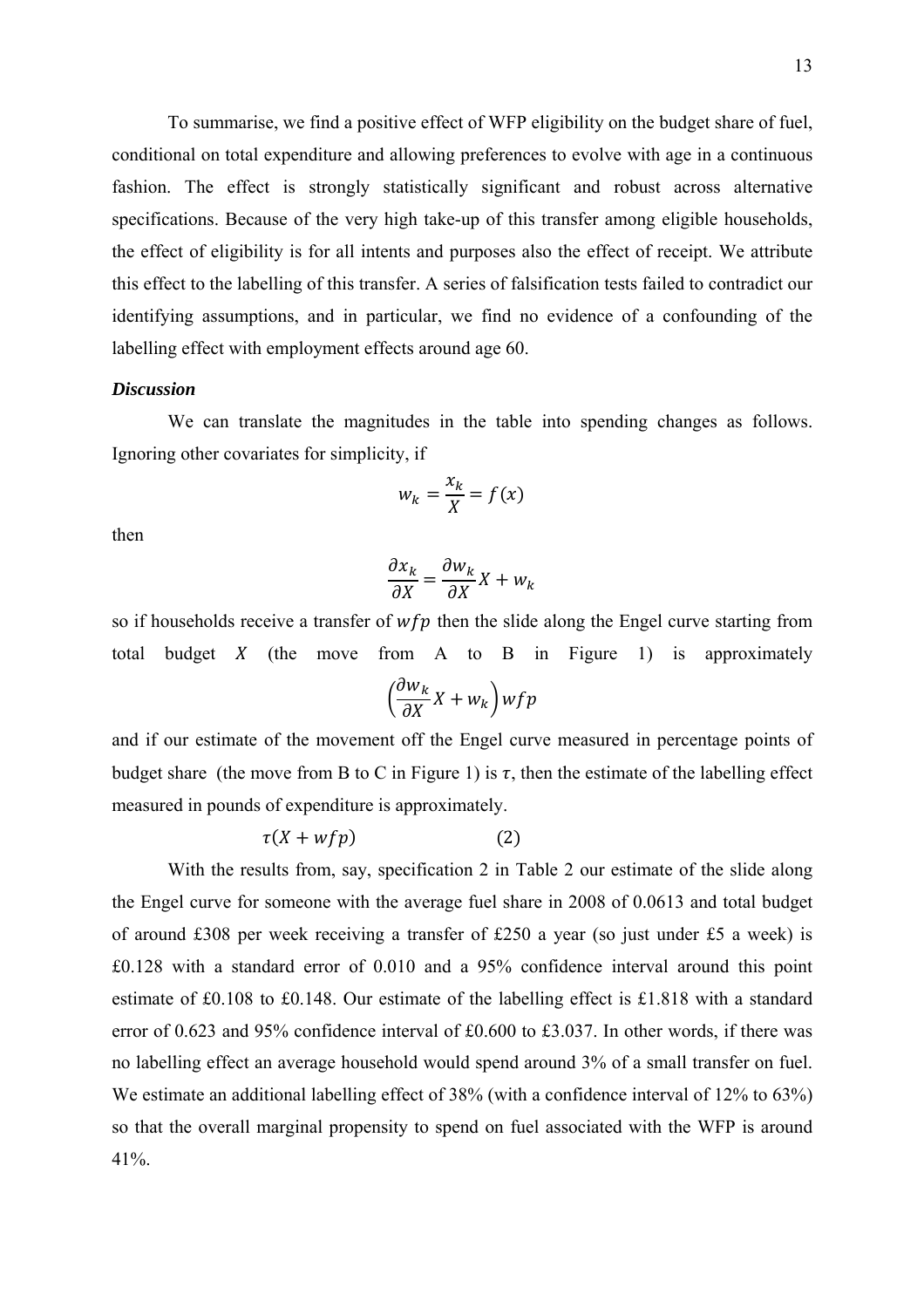Equation (2) shows that the absolute labelling effect depends on the estimated size of the discontinuity and on total household expenditure. Therefore, the different shifts estimated by expenditure quartile translate into relatively similar point estimates of additional labelling effects of £1.857, £1.410, £1.475 and £1.446 respectively (although we state again that a test of equality of the WFP coefficient or of the absolute labelling effect is not rejected).

#### **5. Conclusion**

This paper asks whether labelling an unconditional cash transfer has any effect on the way in which recipients spend it. In other words, does calling the £250 that most elderly households in the UK receive in November / December a "Winter Fuel" payment make any difference? Sharp differences in the eligibility requirements allow us to use a regression discontinuity design to examine how fuel expenditure changes on receipt of the benefit. We find a substantial and robust labelling effect. Our estimate of the (average) marginal propensity to spend on household fuel out of unlabelled income is approximately 3%. On average, we find recipient households exhibit an additional marginal propensity to spend on household fuel out of the WFP of between about 12% and 63%, and so the combined effect is between 15% and 66%. The interpretation of this is straightforward: if households are given an unconditional and neutrally-named cash transfer of £100 they would be expected to spend approximately £3 on household fuel. If they are given an unconditional cash transfer called the Winter Fuel Payment in the middle of winter we estimate that they will spend between £15 and £66 on fuel (our point estimate is £41). Overall, our evidence implies that the label of this particular transfer has a critical impact on the behavioural response displayed by those who receive it.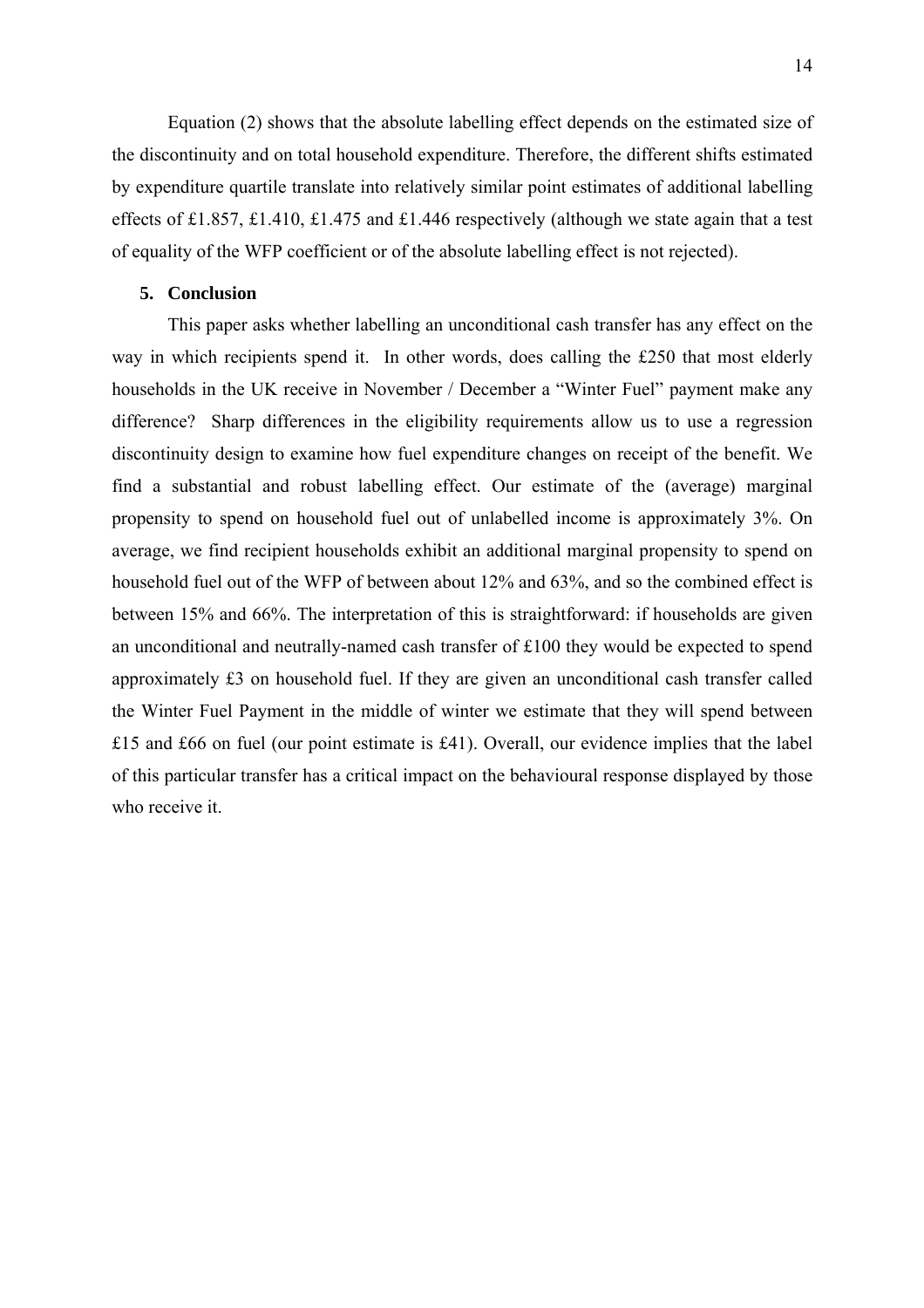#### **References**

- Abler, Johannes and Marklien, Felix, 2010. "Fungability, Labels and Consumption." University of Nottingham, Working Paper.
- Banks, James, Blundell, Richard and Arthur Lewbel, 1997. "Quadratic Engel Curves and Consumer Demand,''*The Review of Economics and Statistics*, vol. 79(4), pages 527- 539.
- Blow, Laura, Walker, Ian and Zhu, Yu, 2010, "Who Benefits from Child Benefit?" *Economic Inquiry*, no. doi: 10.1111/j.1465-7295.2010.00348.x.
- Card, David, Dobkin Carlos and Maestas, Nicole, 2008. "The Impact of Nearly Universal Insurance Coverage on Health Care: Evidence from Medicare," *American Economic Review*, vol. 98(5), pages 2242–58.
- Carpenter, Christopher & Dobkin, Carlos, 2009. "The Effect of Alcohol Consumption on Mortality: Regression Discontinuity Evidence from the Minimum Drinking Age," *American Economic Journal: Applied Economics*, vol. 1(1), pages 164-182.
- Edmonds, Eric, 2002."Reconsidering the labeling effect for child benefits: evidence from a transition economy," *Economics Letters*, Elsevier, vol. 76(3), pages 303-309.
- Edmonds, Eric V., K Mammen and D. Miller, 2005. "Rearranging the Family? Household Composition Responses to Large Pension Receipts," *The Journal of Human Resources,* vol. 40(1), pages 186-207.
- Hines, James R., and Thaler, Richard H., 1995, "Anomalies: The Flypaper Effect", *Journal of Economics Perspectives*, vol. 9(4), pages 217-226, Fall.
- Kooreman Peter, 2000."The Labeling Effect of a Child Benefit System," *American Economic Review*, vol. 90(3), pages 571-583.
- Lee, David S. and Card, David, 2008, "Regression Discontinuity with Specification Error," *Journal of Econometrics*, vol. 142(2), pages 655-674.
- Lee, David S. and Lemieux, Thomas, 2010. "Regression Discontinuity Designs in Economics," *Journal of Economic Literature*. vol. 48(2) , pages 281-355.
- Lee, David S. and McCrary, Justin, 2009. "The Deterrence Effect of Prison: Dynamic Theory and Evidence", Working Paper 550, Princeton University, Department of Economics, Industrial Relations Section.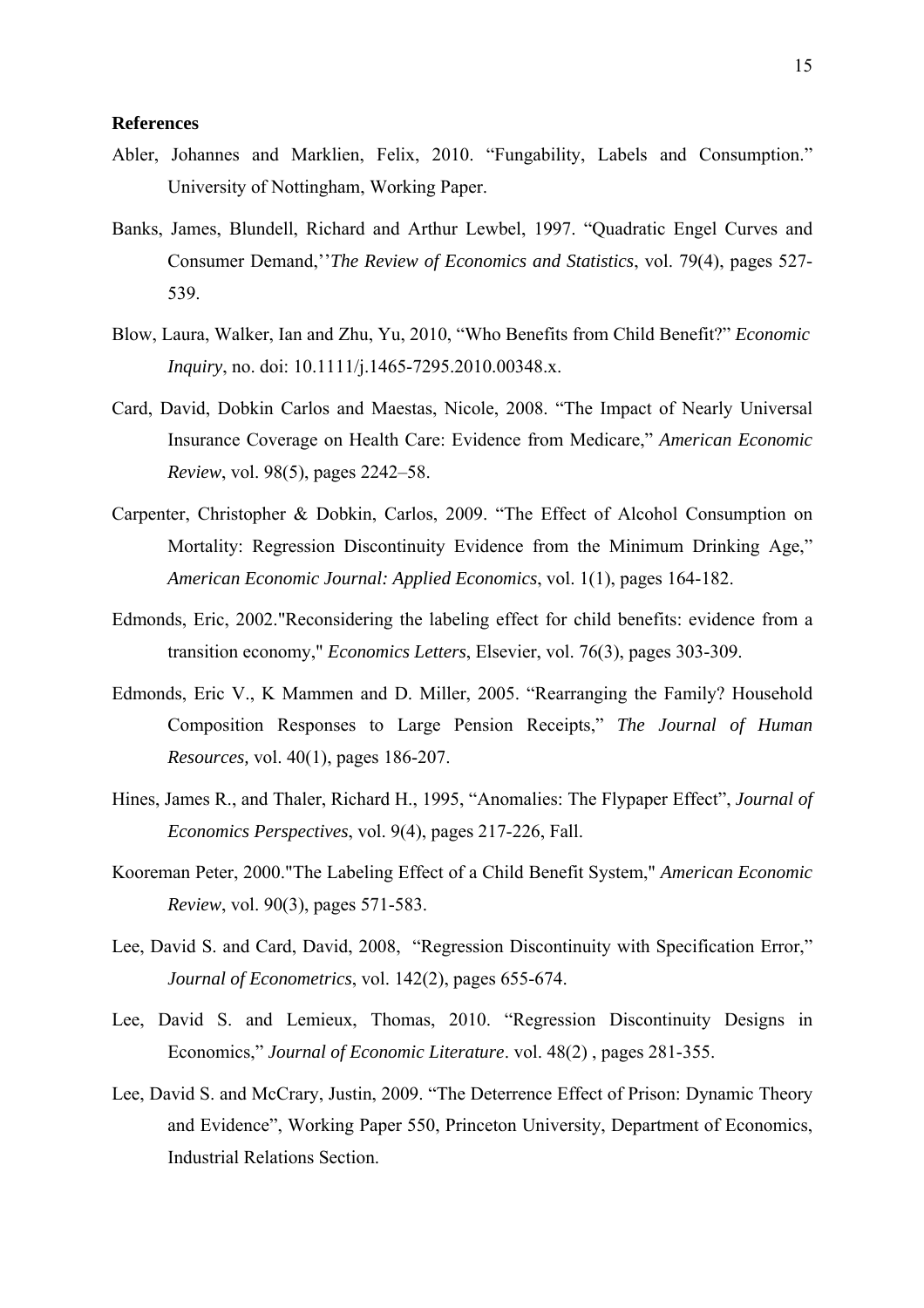- Lemieux, Thomas and Milligan, Kevin, 2008. "Incentive effects of social assistance: A regression discontinuity approach," *Journal of Econometrics*, vol. 142(2) pages 807- 828.
- Moffitt, Robert, 1989. "Estimating the Value of an In-Kind Transfer: The Case of Food Stamps," *Econometrica*, vol. 57(2), pages 385-409.
- Thaler, Richard and Sunstein, Cass 2008. Nudge: Improving Decisions About Health, Wealth, and Happiness. New Haven, CT: Yale University Press.
- Thaler, Richard H., 1990. "Saving, fungibility and mental accounts", *Journal of Economic Perspectives*, vol. 4, pages 193-205.
- Thaler, Richard H., 1999. "Mental accounting matters", *Journal of Behavioral Decision Making*, vol. 12(3), pages 183–206.
- Whitmore, Diane, 2002."What Are Food Stamps Worth?," Working Papers 468, Princeton University, Department of Economics, Industrial Relations Section.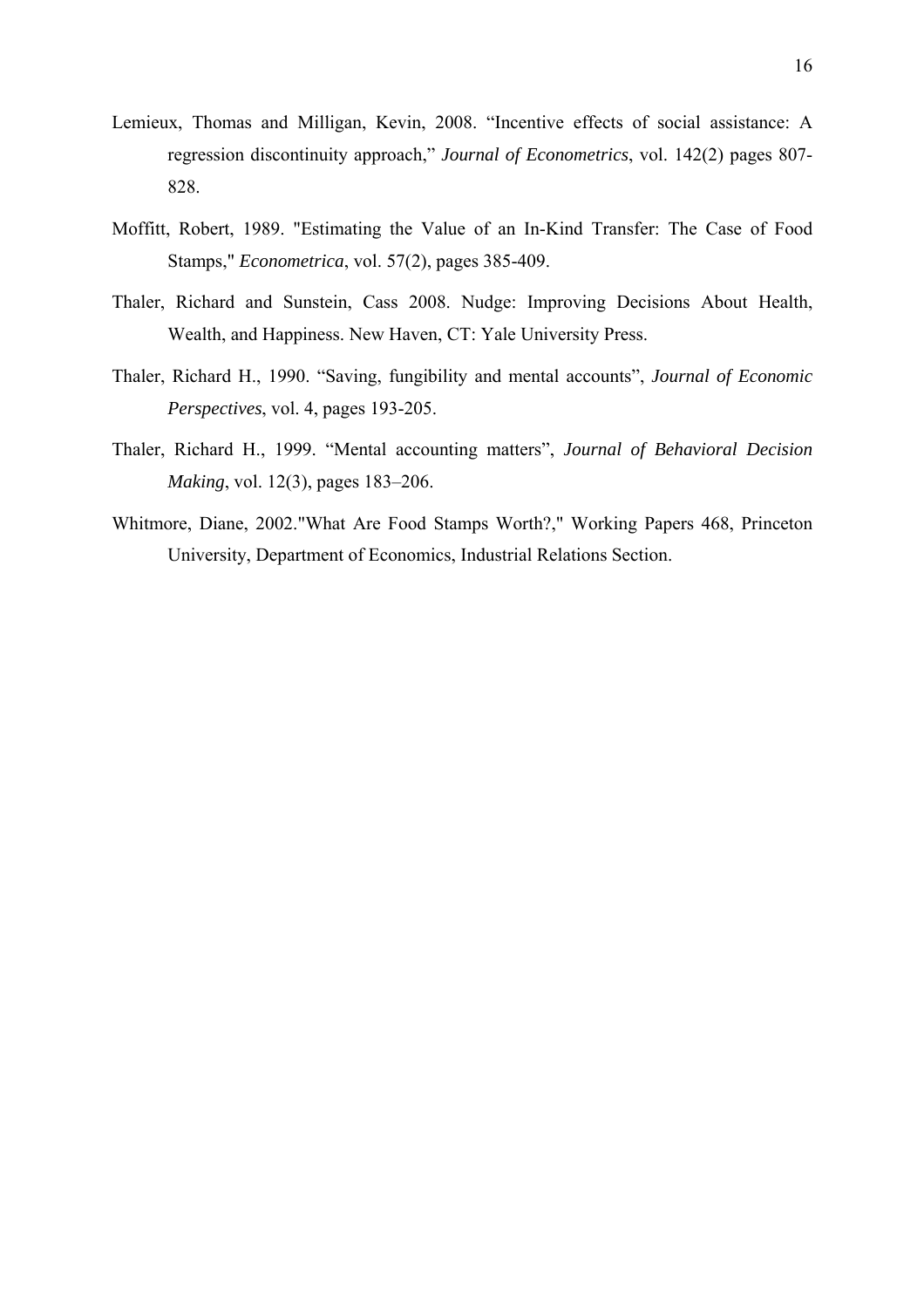#### **Appendix**

This specification of equation (2) imposes that the labelling effect, if any, measured in share form, is unrelated to the level of total expenditure. A more general formulation which nests equation (2) is as follows. Ignoring other covariates for the moment, write the budget share of good  $k$ ,  $w_k$ , as

 $w_{ki} = f(X_i + g(A_i, X_i) \bar{\omega}_i) + h(A_i)$ 

where  $\sigma_i$  is the WFP measured in pounds and  $g(A_i, X_i)$  is some function of age and total expenditure. The null hypothesis of no labelling effect corresponds to  $g(A_i, X_i) = 0$ . Taking a (first order) Taylor approximation of  $f(X_i + g(A_i, X_i)\boldsymbol{\varpi}_i)$  around  $\boldsymbol{\varpi}_i = 0$  we obtain

$$
f(X_i + g(A_i, X_i)\boldsymbol{\varpi}_i) \approx f(X_i) + \frac{\partial f(X_i)}{\partial X_i} g(A_i, X_i)\boldsymbol{\varpi}_i
$$

$$
\equiv f(X_i) + \gamma(A_i, X_i)\boldsymbol{\varpi}_i
$$

Noting that we can always write  $h(A_i) = (1 - D_i)h_1(A_i) + D_ih_2(A_i)$  then we can approximate the more general model above by:

$$
w_{ki} = f(X_i) + D_i \big[ \gamma(A_i, X_i) \overline{\omega}_i + h_2(A_i) - h_1(A_i) \big] + h_1(A_i)
$$

We do not have sufficient data to estimate properly how  $\gamma(A_i, X_i)$  might vary with  $X_i$  and so, as in addition there is very little variation in  $\overline{\omega}_i$ , we estimate an average effect, replacing  $\gamma(A_i, X_i)$   $\bar{\sigma}_i$  with  $\gamma(A_i)$   $\lambda$  where  $\lambda$  is some constant. The only general thing we are prepared to assume about  $h(A_i)$  is that  $h_1(60) = h_2(60)$  and hence the only age at which we can separately identify  $\gamma(A_i) \lambda$  from  $h_2(A_i) - h_1(A_i)$  is at age 60 where  $h_2(A_i) - h_1(A_i) = 0$  (this is basically a restatement of the assumptions underlying the regression discontinuity design as applied to our particular case.)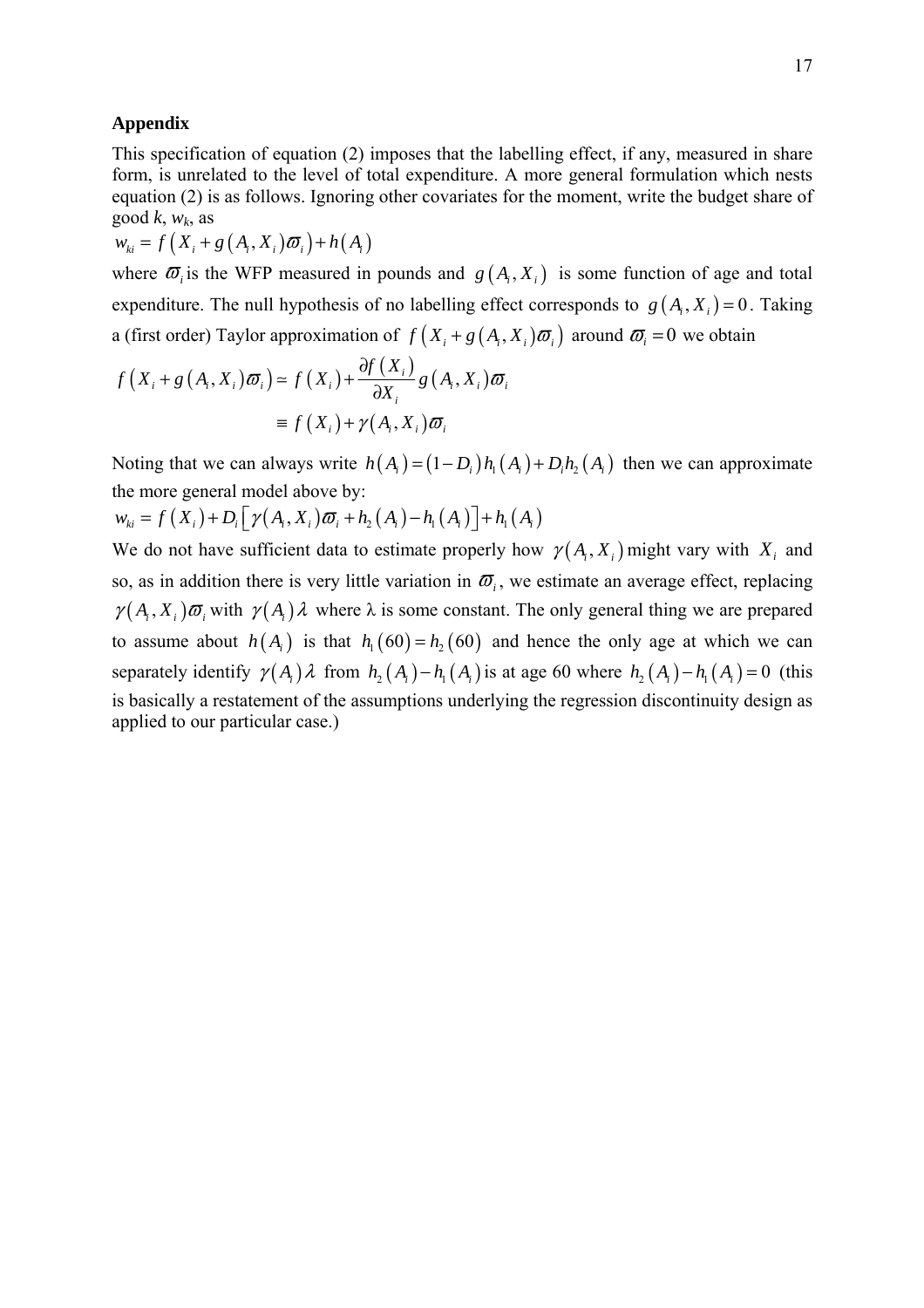# **Figures and Tables**

**Figure 1: Engel Curve with** 

# **Income Effect and Labelling Effect**



**Total Expenditure**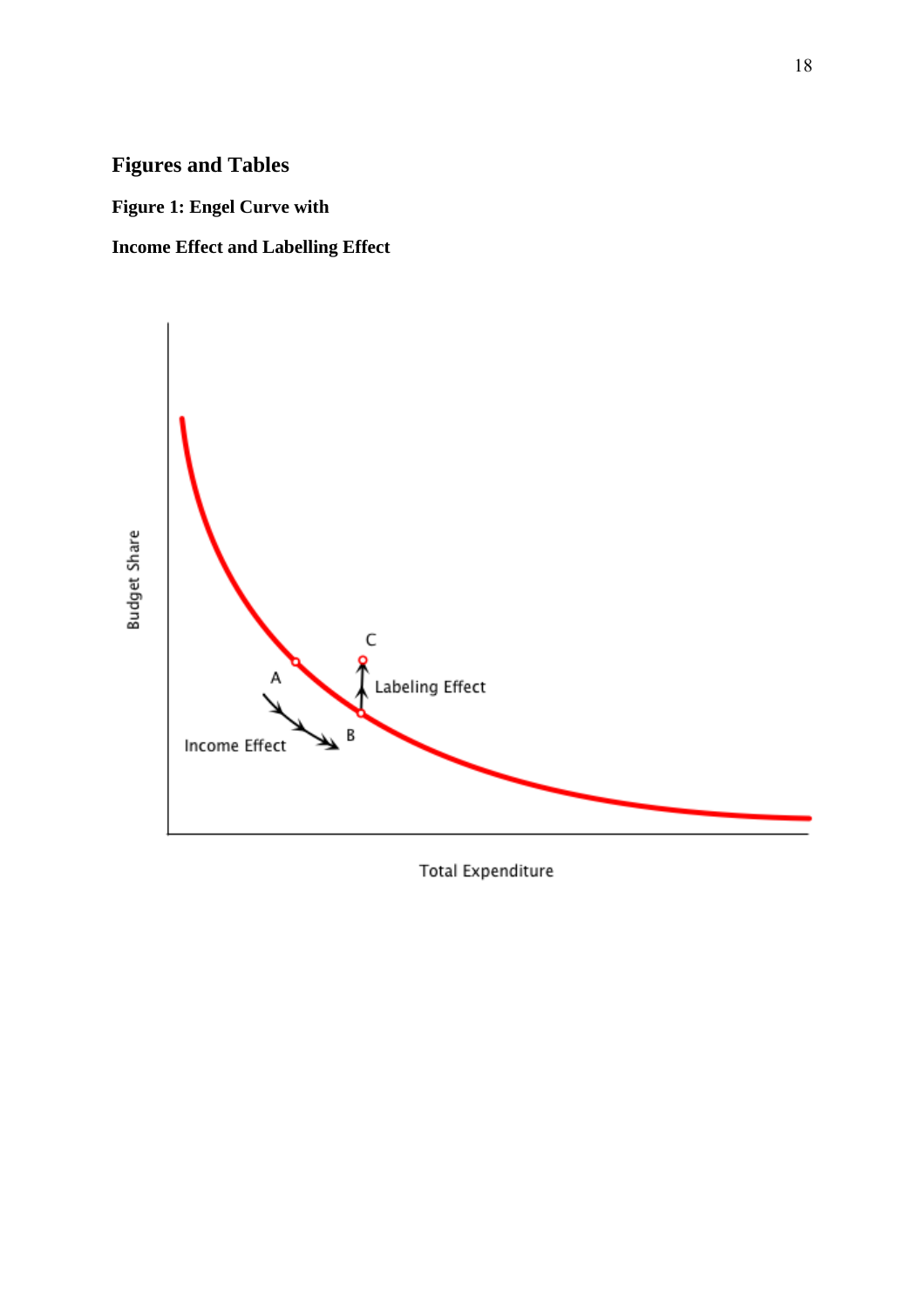|                     | Ages 45-60 |                     | WFP Eligible |                     |
|---------------------|------------|---------------------|--------------|---------------------|
|                     | All        | Poorest<br>Quartile | All          | Poorest<br>Quartile |
| Income              | 531.35     | 199.63              | 405.25       | 244.95              |
| Total expenditure   | 434.59     | 124.47              | 362.42       | 151.62              |
| Fuel                | 18.37      | 11.96               | 18.79        | 13.96               |
| Food                | 44.14      | 24.74               | 47.23        | 34.32               |
| Clothing            | 13.37      | 2.01                | 11.95        | 3.33                |
| Leisure Goods       | 14.04      | 3.67                | 13.09        | 5.32                |
| <b>Fuel Share</b>   | 0.046      | 0.084               | 0.055        | 0.081               |
| Food Share          | 0.128      | 0.210               | 0.162        | 0.232               |
| Clothing Share      | 0.033      | 0.018               | 0.036        | 0.025               |
| Leisure Goods Share | 0.039      | 0.037               | 0.044        | 0.042               |
| Sample Size         | 4423       | 760                 | 6326         | 1746                |

**Table 1. Descriptive Statistics – weekly means (£ and shares)** 

Data: Living Costs and Food Survey (LCFS), 2000-2008. Single men and couples without children in which the male is older. The LCFS was known as the Expenditure and Food Survey (EFS) between 2001 and 2007 and previous to that was known as the Family Expenditure Survey (FES).The poorest quartile is defined by total expenditure.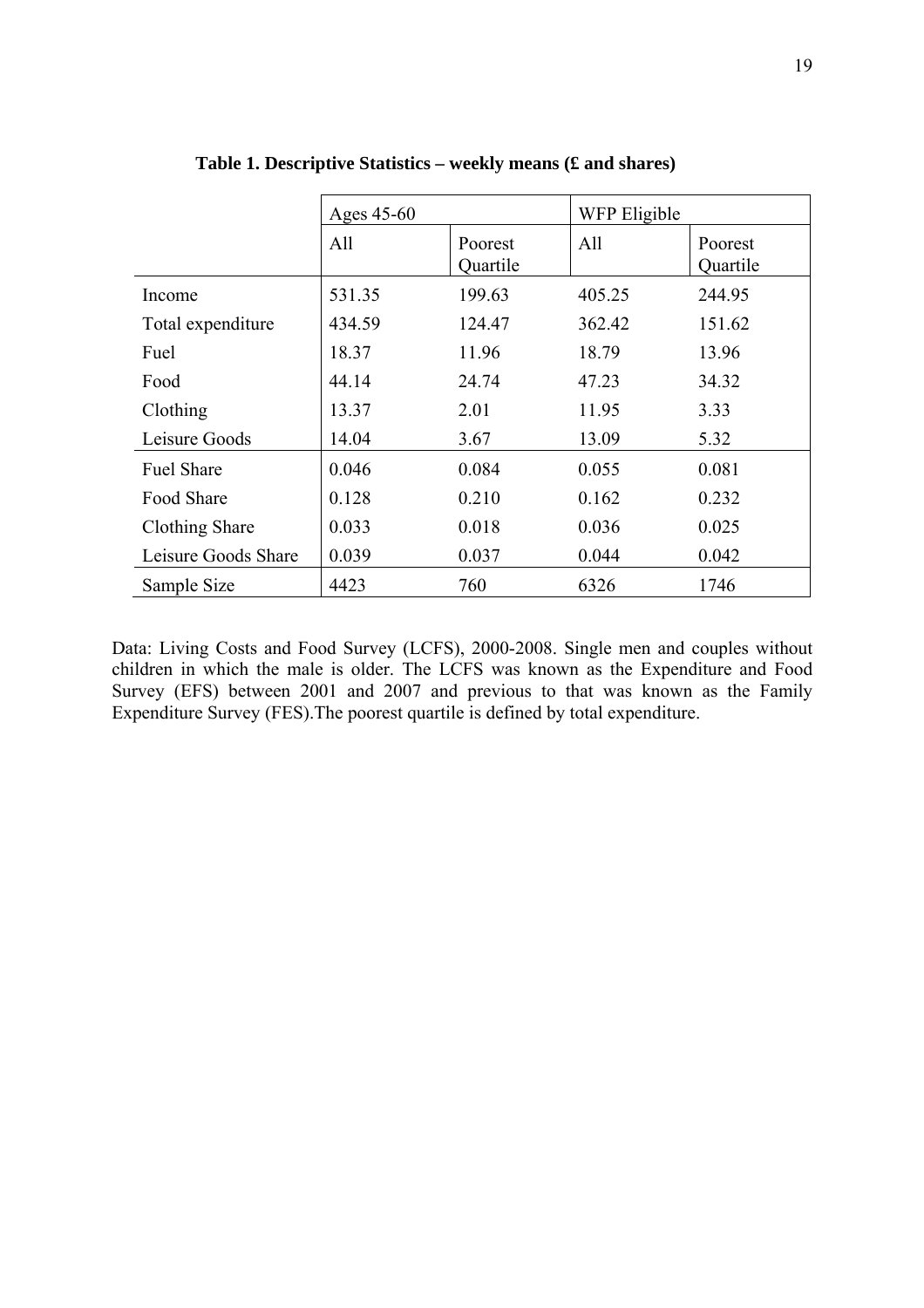# **Table 2. RDD estimates. Effects of WFP on budget Shares (conditional on total expenditure)**

| <b>Shares</b>              | (1)        | (2)        | (3)         |
|----------------------------|------------|------------|-------------|
|                            | <b>OLS</b> | <b>OLS</b> | <b>OLS</b>  |
|                            |            |            |             |
| Fuel                       | $0.0057**$ | $0.0058**$ | $0.0062*$   |
|                            | (0.0020)   | (0.0020)   | (0.0025)    |
| Food                       | $-0.0034$  | $-0.0032$  | $-0.0103*$  |
|                            | (0.0038)   | (0.0038)   | (0.0048)    |
| Clothing                   | $-0.0035$  | $-0.0039$  | $-0.0074$ † |
|                            | (0.0032)   | (0.0032)   | (0.0040)    |
| Leisure Goods              | 0.0032     | 0.0032     | 0.0057      |
|                            | (0.0031)   | (0.0031)   | (0.0040)    |
| Age Window                 | 45-75      | $45 - 75$  | 50-70       |
| Data Period                | 2000-2008  | 2000-2008  | 2000-2008   |
| <b>Additional Controls</b> |            | Y          | Y           |

- 1. The base specification includes the following controls: (the natural logarithm of) total expenditure and its square; year dummies, region dummies and their interactions; interactions between the year dummies and the total expenditure variables; month dummies; and (the natural logarithm of) household size. The additional controls are employment (of the head, and where relevant, the spouse), housing tenure, number of rooms and education controls.
- 2. The age window pertains to the oldest person in the household.
- 3. Robust standard errors are given in parentheses
- 4.  $\dagger$  = significant at 10% level,  $*$  = significant at 5% level,  $**$  = significant at 1% level,  $*** =$  significant at 0.1% level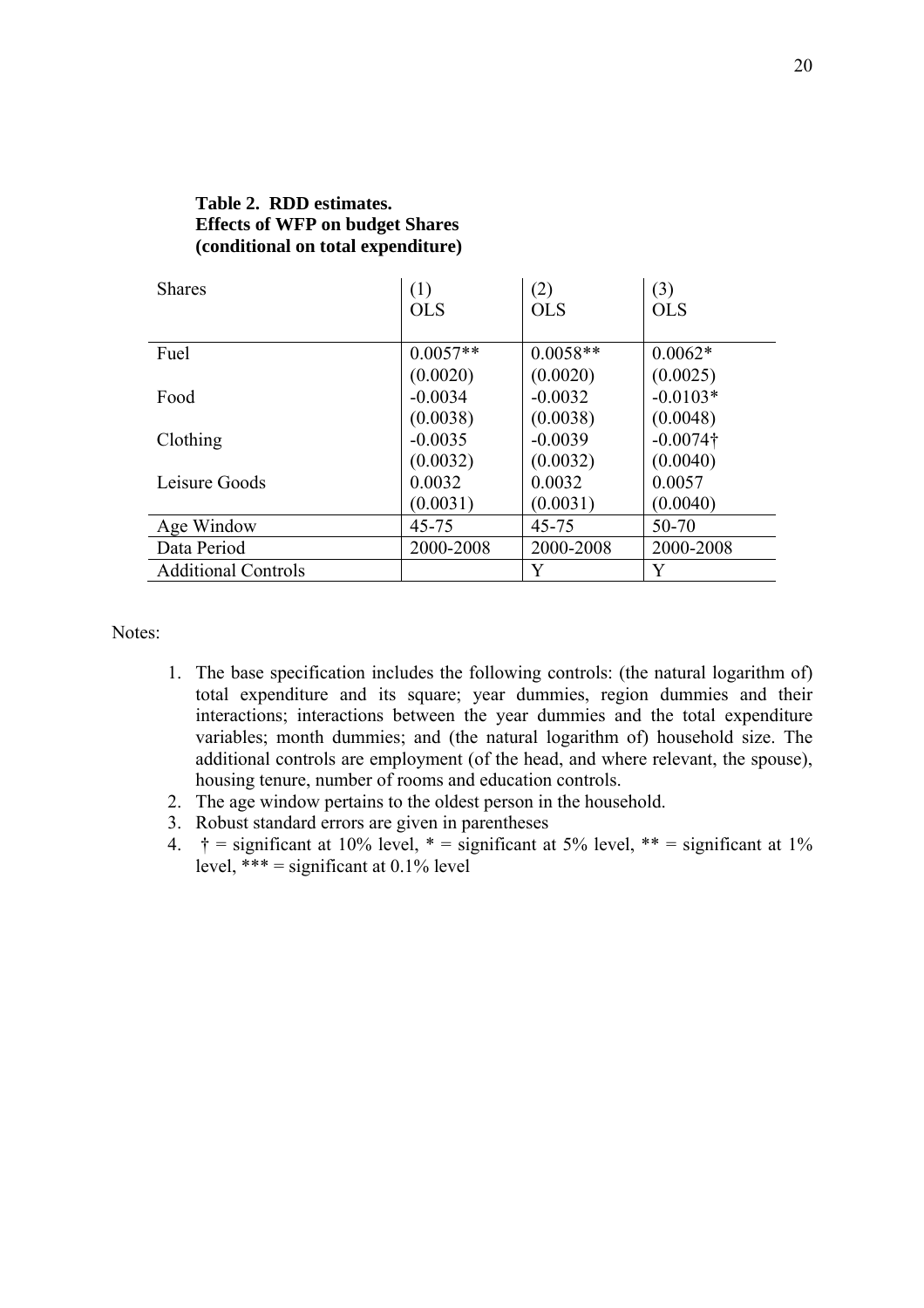# **Table 3: Further Specification Checks Effects of WFP on Fuel Budget Share (Conditional on Total Expenditure)**

|                                     | П                 | <b>OLS</b>                    |
|-------------------------------------|-------------------|-------------------------------|
| <b>Expenditure Quartile:</b><br>All | $0.0056**$        | $0.0066*$                     |
| Age Window                          | (0.0020)<br>45-75 | (0.0031)<br>$45 - 75$         |
| Data Period                         | 2000-2008         | 2000-2008<br>and<br>1988-1996 |
| <b>Additional Controls</b><br>MIG   | Y                 | Y<br>Y                        |

 $\mathcal{L}_{\mathcal{A}}$ 

- 1. The base specification includes the following controls: (the natural logarithm of) total expenditure and its square; year dummies, region dummies and their interactions; interactions between the year dummies and the total expenditure variables; month dummies; and (the natural logarithm of) household size. The additional controls are employment (of the head, and where relevant, the spouse), housing tenure, number of rooms and education controls.
- 2. The age window pertains to the oldest person in the household.
- 3. Robust standard errors are given in parentheses.
- 4.  $\dagger$  = significant at 10% level,  $*$  = significant at 5% level,  $**$  = significant at 1% level,  $*** =$  significant at 0.1% level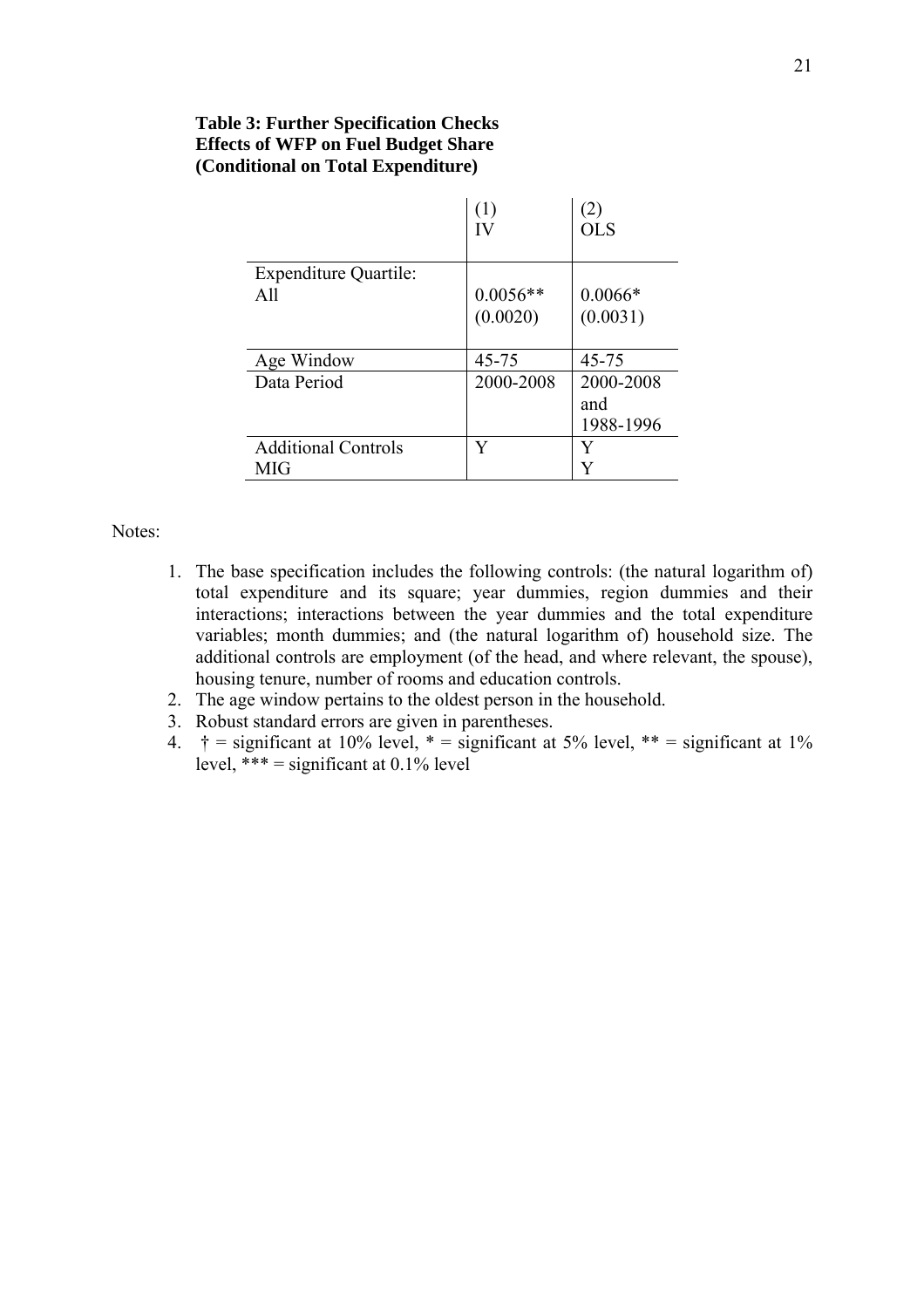## **Table 4. RDD estimates for different sub-groups Effects of WFP on budget Shares (conditional on total expenditure)**

|                                 | (1)<br>Quartile:                                                         | Expenditure                                                                                   | (2)<br>Season:                       |                                                                                         | (3)<br>Household Type: |                                                      |
|---------------------------------|--------------------------------------------------------------------------|-----------------------------------------------------------------------------------------------|--------------------------------------|-----------------------------------------------------------------------------------------|------------------------|------------------------------------------------------|
|                                 | 1 <sup>st</sup><br>2 <sup>nd</sup><br>$3^{\text{rd}}$<br>4 <sup>th</sup> | $0.0135\dagger$<br>(0.0076)<br>0.0054<br>(0.0035)<br>0.0037<br>(0.0028)<br>0.0020<br>(0.0023) | Winter<br>Spring<br>Summer<br>Autumn | 0.0061<br>(0.0046)<br>0.0068<br>(0.0045)<br>$0.0080*$<br>(0.0040)<br>0.0038<br>(0.0037) | Single men<br>Couple   | $0.0105*$<br>(0.0052)<br>$0.0037\dagger$<br>(0.0019) |
| F-test of Equality<br>(p-value) |                                                                          | F(3,10129)<br>$= 0.81$<br>(0.49)                                                              |                                      | F(3,10165)<br>$= 0.21$<br>(0.89)                                                        |                        | F(1,10433)<br>$= 1.55$<br>(0.21)                     |
| Age Window                      |                                                                          | $45 - 75$                                                                                     |                                      | $45 - 75$                                                                               |                        | $45 - 75$                                            |
| Data Period                     |                                                                          | 2000-2008                                                                                     |                                      | 2000-2008                                                                               |                        | 2000-2008                                            |
| <b>Additional Controls</b>      |                                                                          | Y                                                                                             |                                      | Y                                                                                       |                        | Y                                                    |

- 1. The base specification includes the following controls: (the natural logarithm of) total expenditure and its square; year dummies, region dummies and their interactions; interactions between the year dummies and the total expenditure variables; month dummies; and (the natural logarithm of) household size. The additional controls are employment (of the head, and where relevant, the spouse), housing tenure, number of rooms and education controls.
- 2. The age window pertains to the oldest person in the household.
- 3. Robust standard errors are given in parentheses.
- 4.  $\dagger$  = significant at 10% level,  $*$  = significant at 5% level,  $**$  = significant at 1% level,  $*** =$  significant at 0.1% level